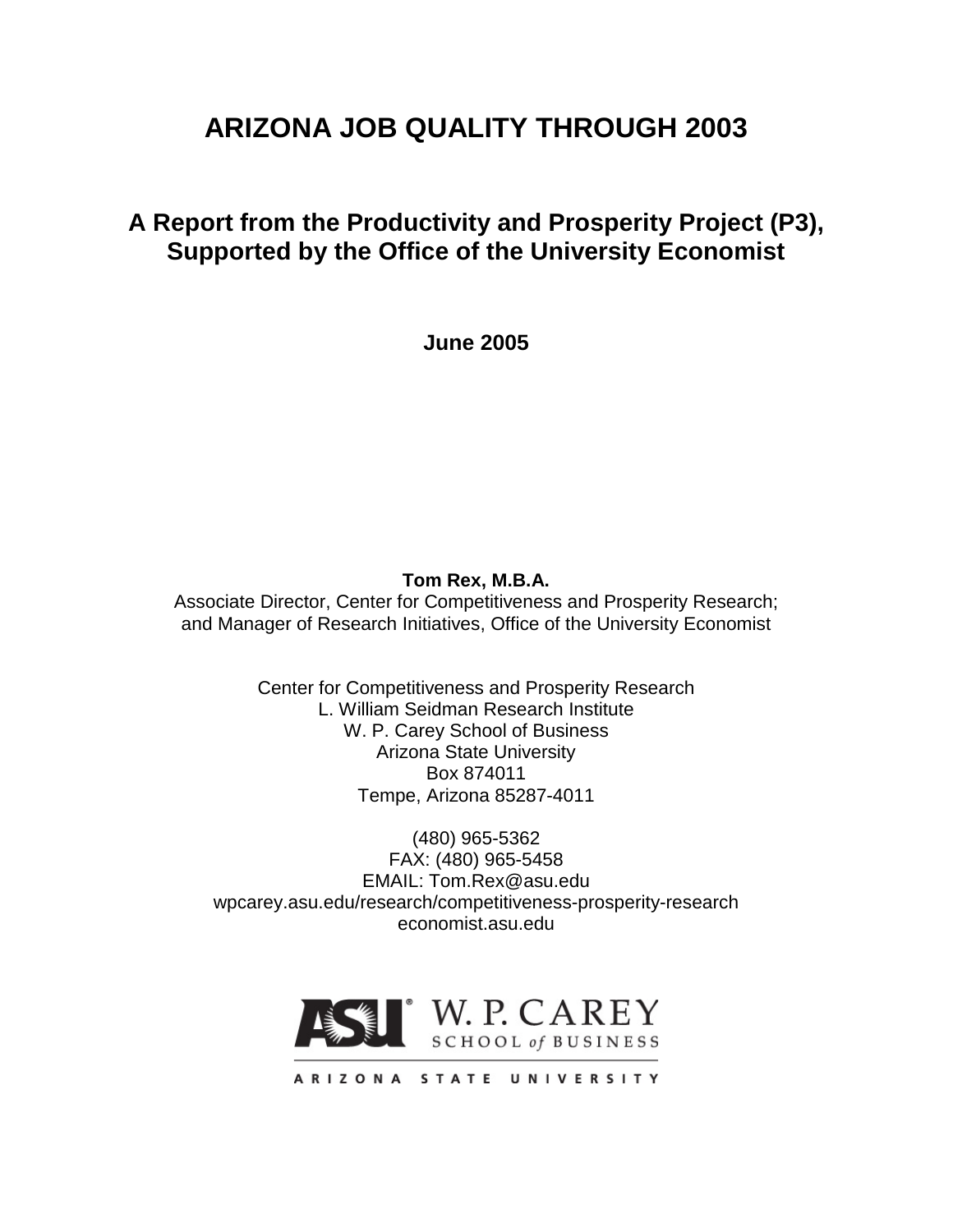# **TABLE OF CONTENTS**

| Summary                                          |    |
|--------------------------------------------------|----|
| Introduction                                     | 3  |
| Data                                             | 3  |
| Methodology                                      | 4  |
| <b>Industrial Data</b>                           | 5  |
| Industrial Mix in 2003                           | 5  |
| Change in Industrial Mix between 2000 and 2003   |    |
| Occupational Data                                | 12 |
| Occupational Mix in 2003                         | 12 |
| Change in Occupational Mix between 2000 and 2003 | 13 |
| <b>Overall Job Quality</b>                       | 18 |
| <b>Factors Affecting Wages</b>                   | 21 |

# **LIST OF TABLES**

| 6  |
|----|
| 8  |
| 9  |
| 11 |
| 13 |
| 14 |
| 16 |
| 17 |
| 19 |
| 20 |
| 22 |
|    |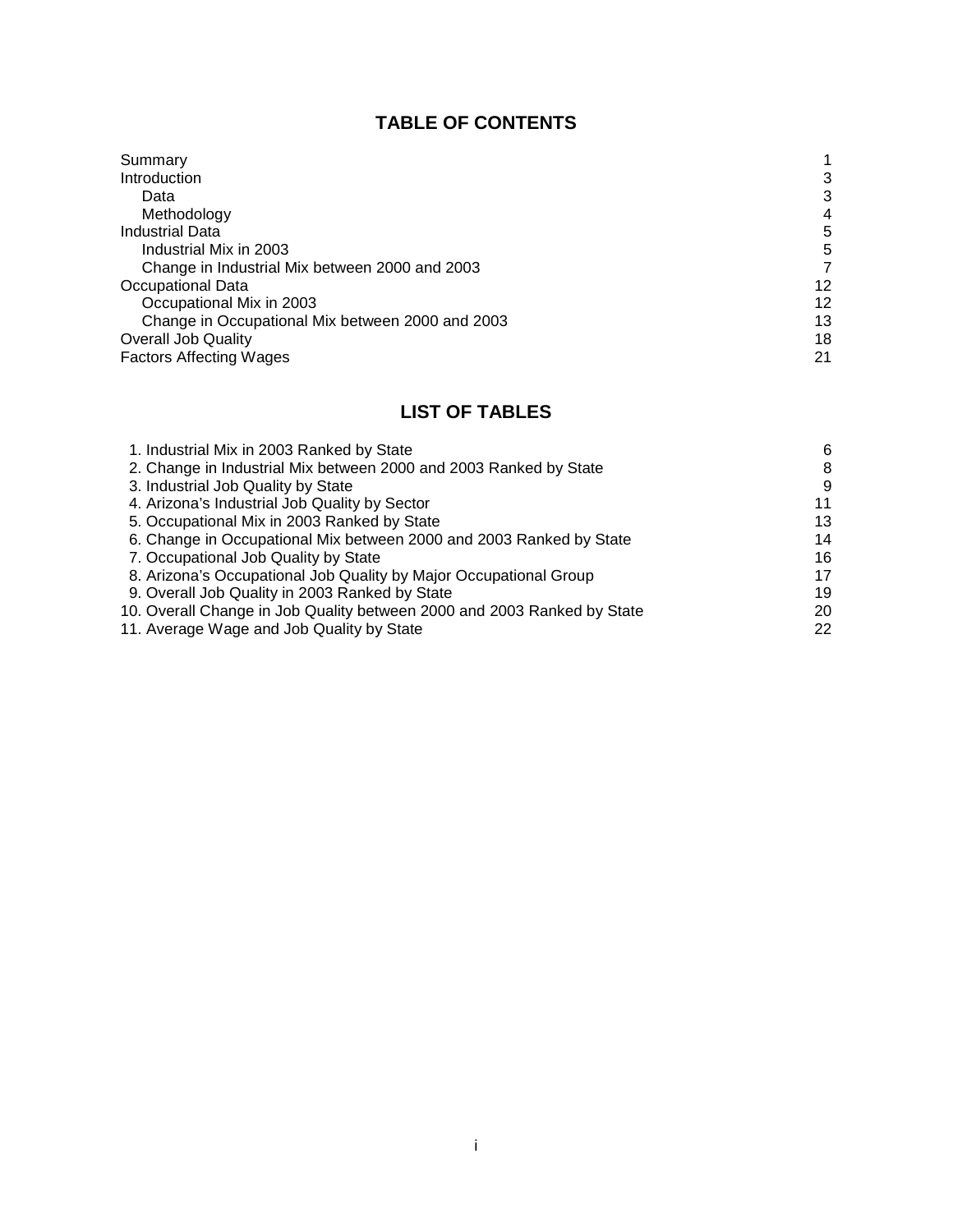#### **SUMMARY**

**Job quality in Arizona in 2003** ranked 21st among all states (including the District of Columbia) at 1.6 percent below the national average. The industrial mix portion of job quality was 1.5 percent less than the national average, ranking 24th, while the occupational mix portion was only 0.1 percent below average, ranking 22nd.

The state's job quality was seventh highest among 11 competitor (mostly western) states; Arizona also ranked seventh in this group on both industrial mix and occupational mix. Among 11 new economy states, Arizona's job quality was the lowest as its industrial mix ranked last and its occupational mix was second lowest.

The primary causes of Arizona's subpar industrial mix are its heavy concentration of employment in the below-average-paying sectors of administrative support and accommodation and food services and the relatively small size of the high-paying professional, scientific and technical services sector. In the administrative support sector, the low-paying temporary help, employee leasing, and telemarketing industries are relatively large in Arizona. The low-paying tourism industries of lodging and restaurants also are of above-average size in Arizona. In contrast, the high-paying activities of research and development in physical, engineering and life sciences; computer systems design, particularly custom computer programming; and legal services are relatively small in Arizona.

The manufacturing and health services sectors provide the largest positive influences on the state's industrial mix. The high-paying semiconductor manufacturing industry is relatively large in Arizona. Some low-paying health care industries, particularly nursing care facilities, are less common than average in Arizona.

The occupational mix in Arizona is bolstered by a higher-than-average percentage of the workforce in high-paying engineering and architectural occupations and a smaller-than-average share working in low-paying production positions. However, these positive effects are offset by relatively small proportions working in several high-paying occupational groups (most notably health care professionals) and relatively high proportions in several low-paying groups, especially food preparation and serving.

**The change in job quality in Arizona between 2000 and 2003** was negative, with job quality falling by 0.3 percent more than the national average, ranking the state 39th. The industrial mix fell 0.4 percent relative to the national average, ranking 38th, while the occupational mix marginally improved relative to the U.S. average, ranking 26th. Arizona was in the middle against each of the comparison groups on change in overall job quality, change in industrial mix, and change in occupational mix.

Considerable job losses in the high-paying semiconductor industry are responsible for Arizona's poor performance on the change in industrial mix between 2000 and 2003. Other than this one industry, the change in industrial mix relative to the national average was positive, though Arizona still ranked only in the middle of the states.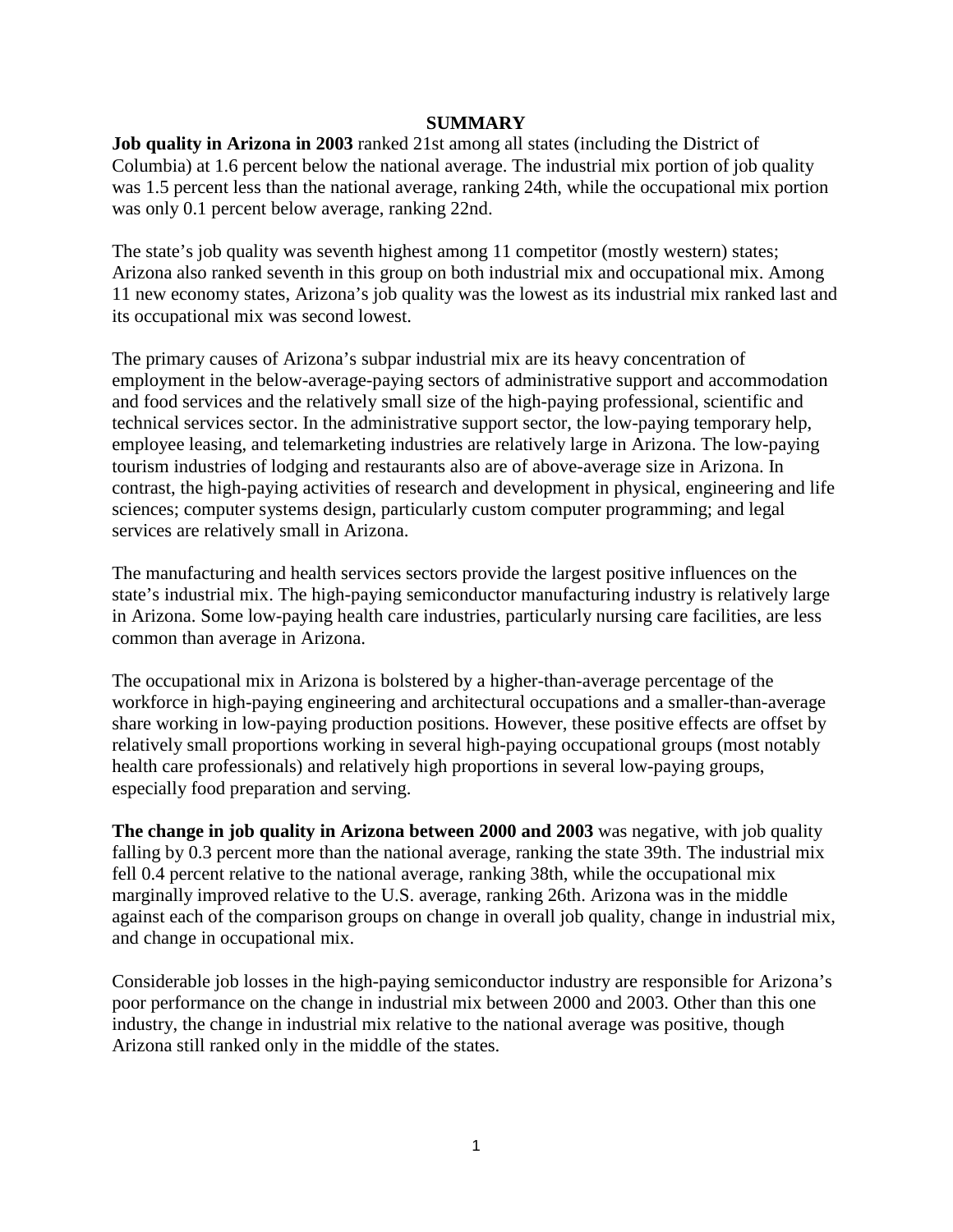In Arizona, none of the 22 occupational groups had a large change in the occupational mix value between 2000 and 2003. Gains in the business and finance, health practitioners, and legal groups were offset by drops in the management, computer and mathematical, and sales groups.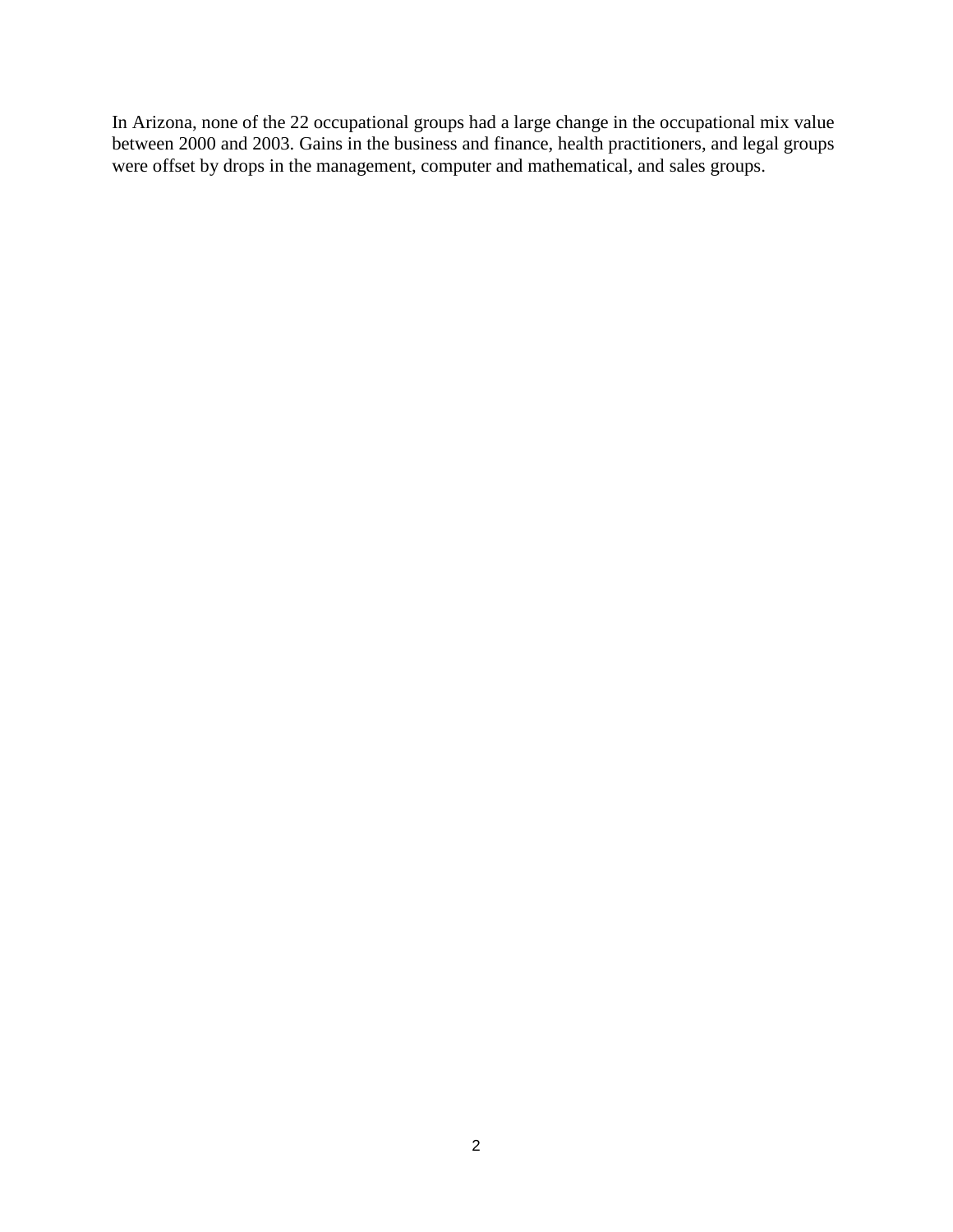#### **INTRODUCTION**

The best way to evaluate job quality would be to analyze a dataset that presents both occupational and industrial data, but the only dataset of this nature available by state comes from the decennial census. It is severely limited by small sample size, the latest data are for 1999, and the 1999 data are not consistent with the 1989 data. Thus, the initial work by the Seidman Institute on job quality (*Introduction to Job Quality*, March 2005, available online at [http://economist.asu.edu/p3/job-quality\)](http://economist.asu.edu/p3/job-quality) presented data on Arizona job quality from several sources of either industrial or occupational data.

*Job Quality in Arizona Compared to All States* is an extension of the March 2005 report. Arizona's job quality in the latest year and its change over time is compared to the national average and is ranked among the 51 "states" (including the District of Columbia). In addition, Arizona is ranked among two comparison groups:

- Ten "competitor" states as designated by the Greater Phoenix Chamber of Commerce: California, Colorado, Florida, Georgia, Nevada, New Mexico, Oregon, Texas, Utah, and Washington. Eight of the 10 states are in the West, including all five of Arizona's adjacent neighbors.
- Ten "new economy" states identified by the Milken Institute: California, Colorado, Connecticut, Massachusetts, Maryland, Minnesota, New Jersey, Utah, Virginia, and Washington. Only four of these states are in the West, with each of these also being part of the "competitor" grouping.

#### **Data**

Two datasets produced by the U.S. Department of Labor's Bureau of Labor Statistics were used for this analysis: industrial data from the Quarterly Census of Employment and Wages (previously called the ES-202 program) and occupational data from the Occupational Employment Statistics (OES) program. The ES-202 data are a census of all workers covered by the unemployment insurance program and provide the most detailed industrial data. The wages of part-time workers are not adjusted to full-time-equivalent status. The OES is the only source of occupational data by state other than the decennial census. OES data are adjusted to full-timeequivalent status, but are based on a sample of employers.

The time period analyzed is constrained by the limited availability of occupational data and the three-year sampling cycle with which the occupational data are obtained. The latest data are for 2003 and are compared to 2000.

The quality of the ES-202 and OES employment and wage data is limited by the federal government's disclosure regulations, which require data to be withheld when too few companies are represented in an industry or occupation or when one company dominates the industry or occupation in any given geographic area. Substantial amounts of detailed data are withheld in both the OES and ES-202 datasets, particularly in less populated areas (including many states). The national ES-202 dataset includes 1,170 industries, but the number available by state in both 2000 and 2003 ranges from 1,053 in California to only 263 in Wyoming and 242 in the District of Columbia. The national OES dataset contains 733 occupations, but the number available by state in both 2000 and 2003 ranges from 681 in California to 364 in Rhode Island and 313 in the District of Columbia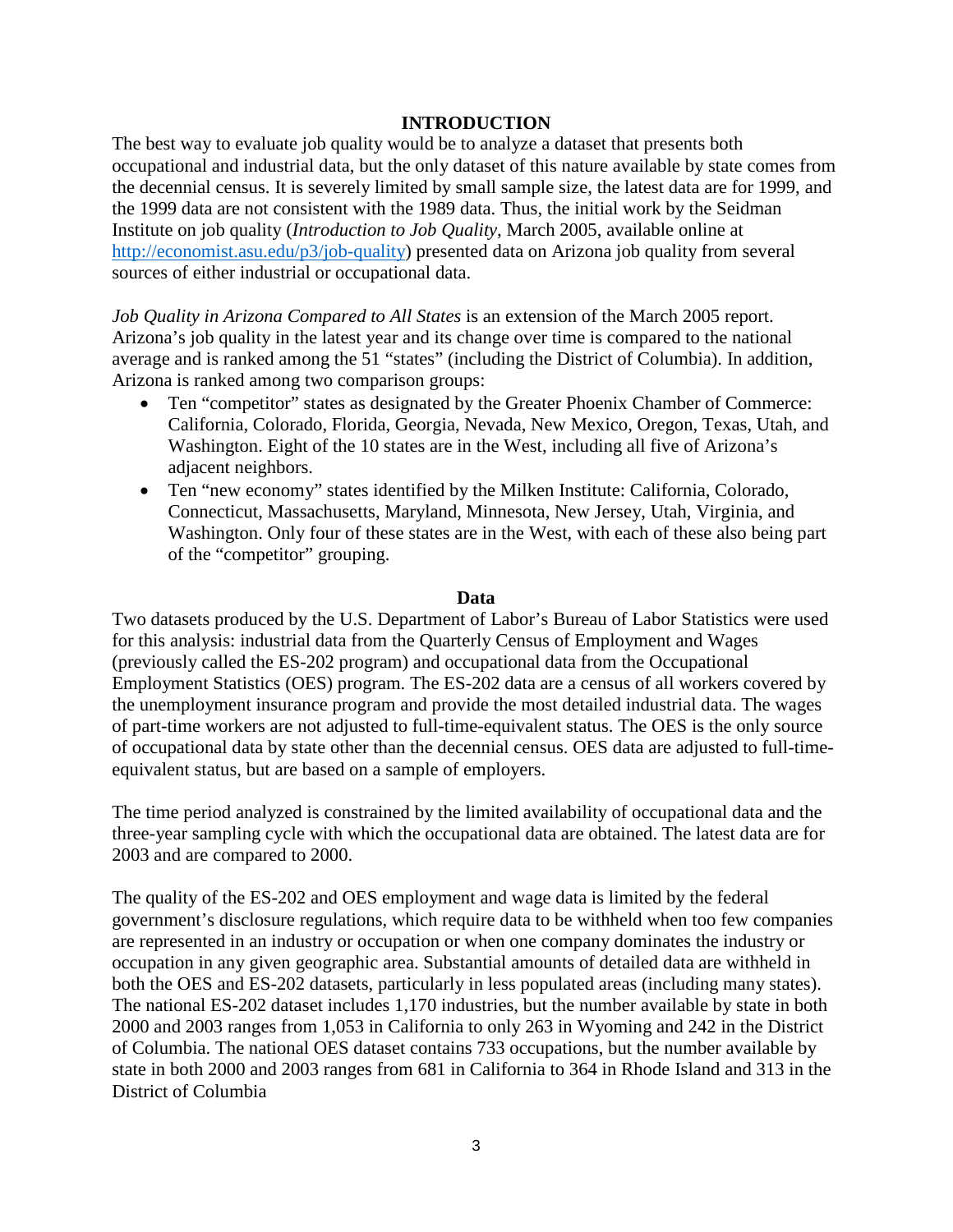The withholding of data also has the effect of very substantially increasing the time required to do an analysis of job quality. The industrial and occupational categories that are withheld vary by year and by geographic area. Thus, to do an analysis of all states for two years meant individually handling the datasets for 51 states x 2 years x 2 datasets (occupation and industry), or 204 unique datasets. This figure was doubled to 408 by the need to compare each state to a national dataset that matched the specific state dataset in terms of the industries or occupations withheld.

The March 2005 report presented data for Arizona's metropolitan areas as well as for the state. While it would be possible to compare job quality in metropolitan areas across the nation, the time required to prepare the data for such an analysis would be extremely substantial. More importantly, except in the largest metro areas, the withholding of data is very extensive, lessening the quality of the analysis that could be performed. For example, only 90 industries were available for the Yuma metro area in both 2000 and 2003. Even in the Phoenix area, only 246 were available — less than one-fourth of all industries.

#### **Methodology**

A method to evaluate job quality at a given point in time was presented in the March 2005 job quality report: The job mix is a comparison of the occupational or industrial structure of employment in a subnational area to the national average at a point in time. To isolate the effect of geographic differences in the employment structure, average wage is held constant in the calculation of job mix by using national wage data. (Since local wages are not used, geographic differences in living costs and other factors that affect local wage levels do not distort the analysis.) The formula is **(difference in share of employment between the subnational area and the nation) \* (ratio of average wage to overall average wage – 1) \* 100**, summed over all occupations or industries. For example, a job mix value of –0.5 indicates that the job mix in the local area lowers the area's average wage by 0.5 percent relative to the national average; a value of 2.0 indicates that the job mix in the local area raises its average wage by 2 percent relative to the national average.

The change in job quality over time can be computed using any of three formulas. The simplest technique is to calculate the difference in job mix over time. Geographic differences in living costs and other factors that affect local wage levels do not distort this calculation. Thus, it is the preferred method when the focus is to compare states.

The March 2005 report used a different calculation of the change in job quality since the focus of that report was to look at Arizona over time rather than to compare it to other states. The change in job quality (sometimes referred to as "score") was calculated from the following formula, summing over all categories (industries or occupations): **(change over time in categorical share of employment) \* (ratio of average wage to overall average wage – 1) \* 100**. The average wage used in this formula was that for Arizona for the first year of the comparison period. (Using the average wage in the last year rather than the first year results in only slightly different results when a short time period such as three years is being examined.) When looking at only one geographic area, this method has the advantage of acknowledging the unique wage structure of the area. When comparing states, however, this method has the distinct disadvantage of being affected by factors other than the change in job quality, such as geographic differences in living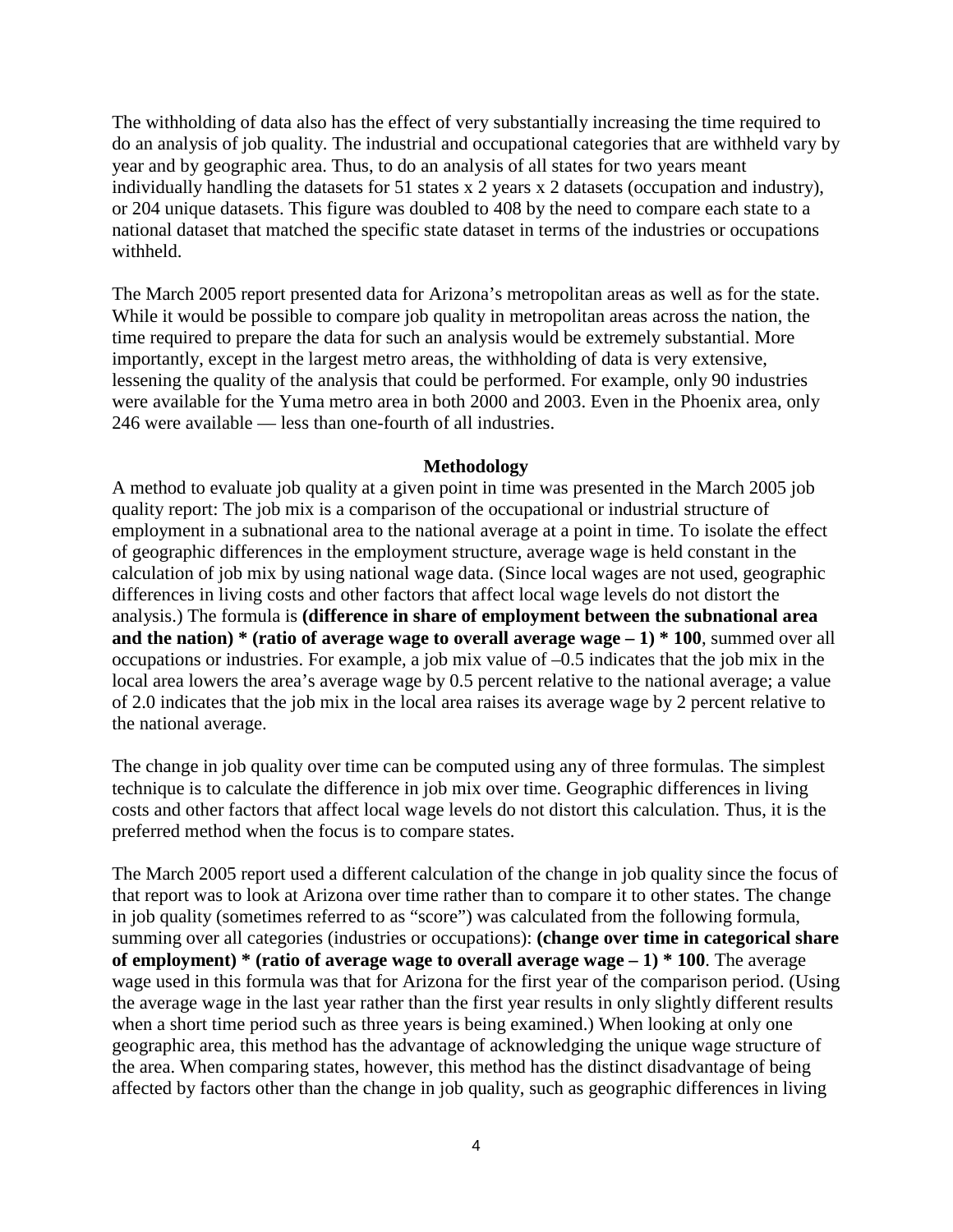costs, geographic variations in worker productivity, and labor force supply and demand factors that reflect geographic differences in the perceived quality of life.

A third calculation of the change in job quality uses national rather than local wages in the score formula presented in the preceding paragraph. The result differs from the change in job mix calculation because it uses the average wage in just one year while the job mix calculation uses the wage data in each year.

#### **INDUSTRIAL DATA**

Industrial data are categorized using the North American Industry Classification System (NAICS). This system divides 20 two-digit sectors into three-digit subsectors, four-digit industry groups, and five- or six-digit industries. The goal of this project was to retain as much industrial detail as possible, so six-digit industries are the unit of analysis. However, because of the intensive data collection and manipulation that was necessary, a compromise was made in that all withheld six-digit industries were combined for each two-digit NAICS sector, rather than using the intermediate three-digit and four-digit subsector and industry group data.

In a few states in the ES-202 dataset, even sectoral data were withheld. In these states, the undisclosed sectoral total was combined with the unclassified category (which also was withheld). Otherwise, the unclassified category was excluded from the analysis.

#### **Industrial Mix in 2003**

Differences in the industrial mix between Arizona and the nation in 2003 on net resulted in Arizona's wages being 1.5 percent less than the national average. Since the state's average wage was 7 percent below the national average, factors other than industrial mix were responsible for most of Arizona's shortfall in wages.

Though Arizona's industrial mix value was negative, the state ranked marginally above the middle of the 51 "states" (including the District of Columbia) at 24th. Only 15 mostly populous states had an industrial mix that had a positive effect on the state's average wage relative to the national average. On many measures the U.S. average is quite different from the value for the median (26th) state because of the wide differences in size among the states. For example, employment in California in 2003 was greater than the combined employment of the 21 smallest states.

The seven states with the strongest industrial mixes in 2003 all are located along the northern-tocentral Atlantic Coast. Three of Arizona's neighboring states (California, Colorado and Utah) as well as Texas are among the 14 states with an industrial mix value of at least 1 (see Table 1). Arizona's 2003 industrial mix ranked seventh among the 11 competitor states and was last among the new economy states.

Of the 20 NAICS sectors, three had significantly negative industrial mix values in Arizona in 2003. Arizona had a larger-than-average share of its jobs in the below-average-paying administrative support (an industrial mix value of –0.83) and accommodation and food services (–0.53) sectors. The state also had a below-average share of jobs in the high-paying professional, scientific and technical services sector  $(-0.70)$ . The manufacturing sector  $(0.42)$  and the health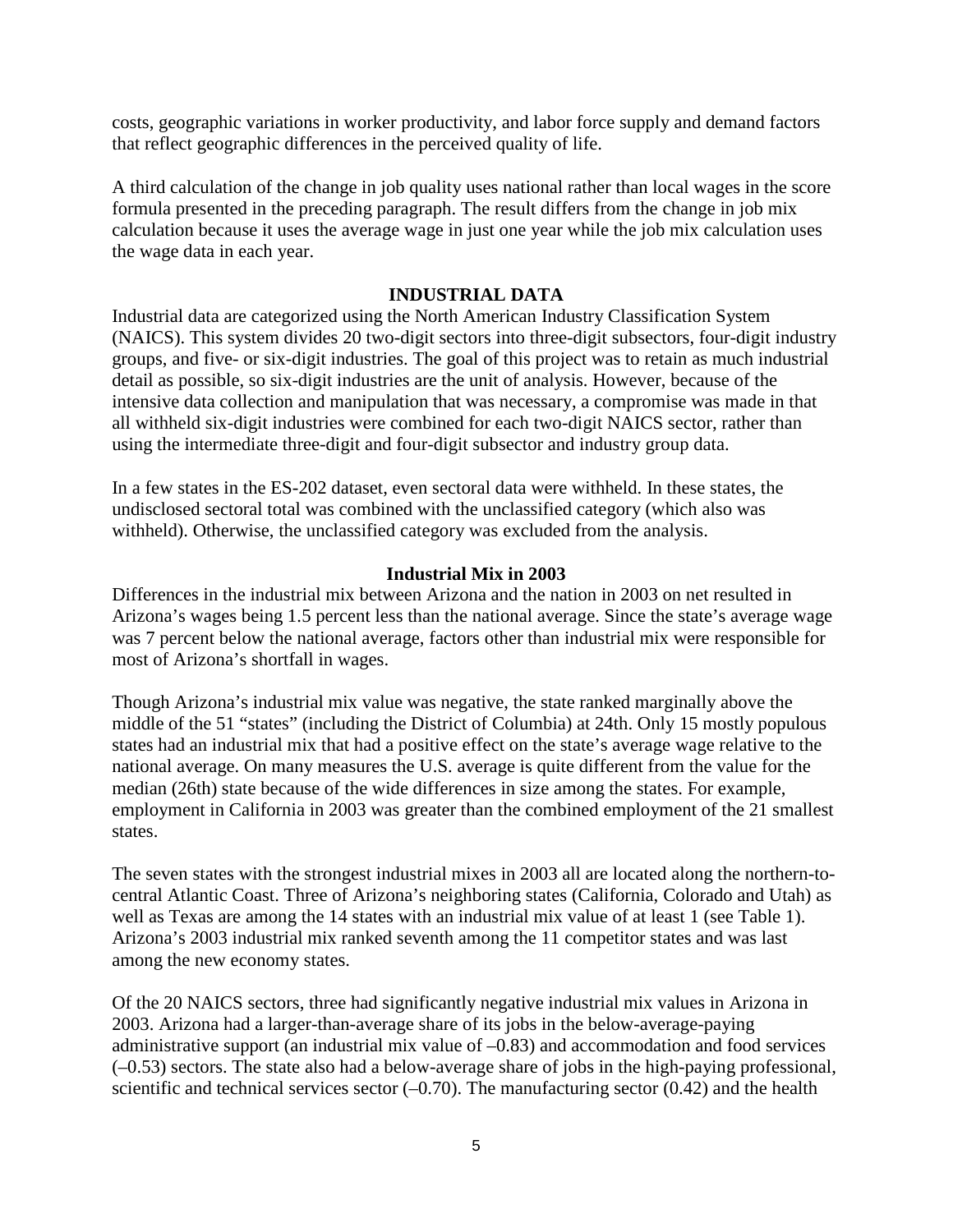### **TABLE 1 INDUSTRIAL MIX\* IN 2003 RANKED BY STATE**

| 1.  | District of Columbia | 20.4   | 27. | Rhode Island   | $-2.1$ |
|-----|----------------------|--------|-----|----------------|--------|
| 2.  | Massachusetts (n)    | 6.5    | 28. | North Dakota   | $-2.2$ |
| 3.  | Delaware             | 5.2    | 29. | Indiana        | $-2.4$ |
| 4.  | New Jersey (n)       | 5.0    | 30. | Tennessee      | $-2.4$ |
| 5.  | New York             | 4.5    | 31. | Kentucky       | $-2.4$ |
| 6.  | Connecticut (n)      | 4.2    | 32. | Alaska         | $-2.5$ |
| 7.  | Virginia (n)         | 3.1    | 33. | West Virginia  | $-2.6$ |
| 8.  | Colorado (c,n)       | 2.0    | 34. | North Carolina | $-2.6$ |
| 9.  | Illinois             | 1.7    | 35. | Arkansas       | $-2.8$ |
| 10. | Maryland (n)         | 1.5    | 36. | Wisconsin      | $-2.9$ |
| 11. | Minnesota (n)        | 1.4    | 37. | Nebraska       | $-2.9$ |
| 12. | California (c,n)     | 1.3    | 38. | Oregon (c)     | $-3.0$ |
| 13. | Texas (c)            | 1.2    | 39. | Wyoming        | $-3.3$ |
| 14. | Utah $(c, n)$        | 1.1    | 40. | New Mexico (c) | $-3.7$ |
| 15. | Georgia (c)          | 0.4    | 41. | Idaho          | $-4.1$ |
| 16. | Michigan             | $-0.2$ | 42. | Iowa           | $-4.5$ |
| 17. | Pennsylvania         | $-0.3$ | 43. | South Dakota   | $-4.7$ |
| 18. | Kansas               | $-0.3$ | 44. | Florida (c)    | $-4.9$ |
| 19. | Washington (c,n)     | $-0.9$ | 45. | Maine          | $-5.0$ |
| 20. | Missouri             | $-1.1$ | 46. | South Carolina | $-5.2$ |
| 21. | New Hampshire        | $-1.2$ | 47. | Vermont        | $-5.9$ |
| 22. | Ohio                 | $-1.5$ | 48. | Mississippi    | $-6.4$ |
| 23. | Oklahoma             | $-1.5$ | 49. | Montana        | $-7.4$ |
| 24. | Arizona (c,n)        | $-1.5$ | 50. | Hawaii         | $-8.8$ |
| 25. | Louisiana            | $-1.6$ | 51. | Nevada (c)     | $-9.0$ |
| 26. | Alabama              | $-2.0$ |     |                |        |

\* Sum over all industries of (state – U.S. employment share) \* (ratio of average wage to overall U.S. average wage  $-1$ )  $*$  100.

 $c =$  competitor state,  $n =$  new economy state

Source: Calculated from U.S. Department of Labor, Bureau of Labor Statistics, Quarterly Census of Employment and Wages.

care and social assistance sector (0.48) were the largest positive influences on Arizona's industrial mix.

Manufacturing was among those sectors causing most of the state-by-state differences in industrial mix, along with professional, scientific and technical services; finance and insurance; and information. Wages in each of these sectors are well above average and employment in each is geographically concentrated.

Arizona's industrial mix value was among the top 10 states in the nation in four sectors: transportation and distribution, real estate and leasing, health services and social assistance, and arts, entertainment and recreation. However, the industrial mix value was not much different from zero except in health services, the only one of the four sectors to exhibit much variation in value by state. Arizona's industrial mix value was among the bottom 10 states in five sectors: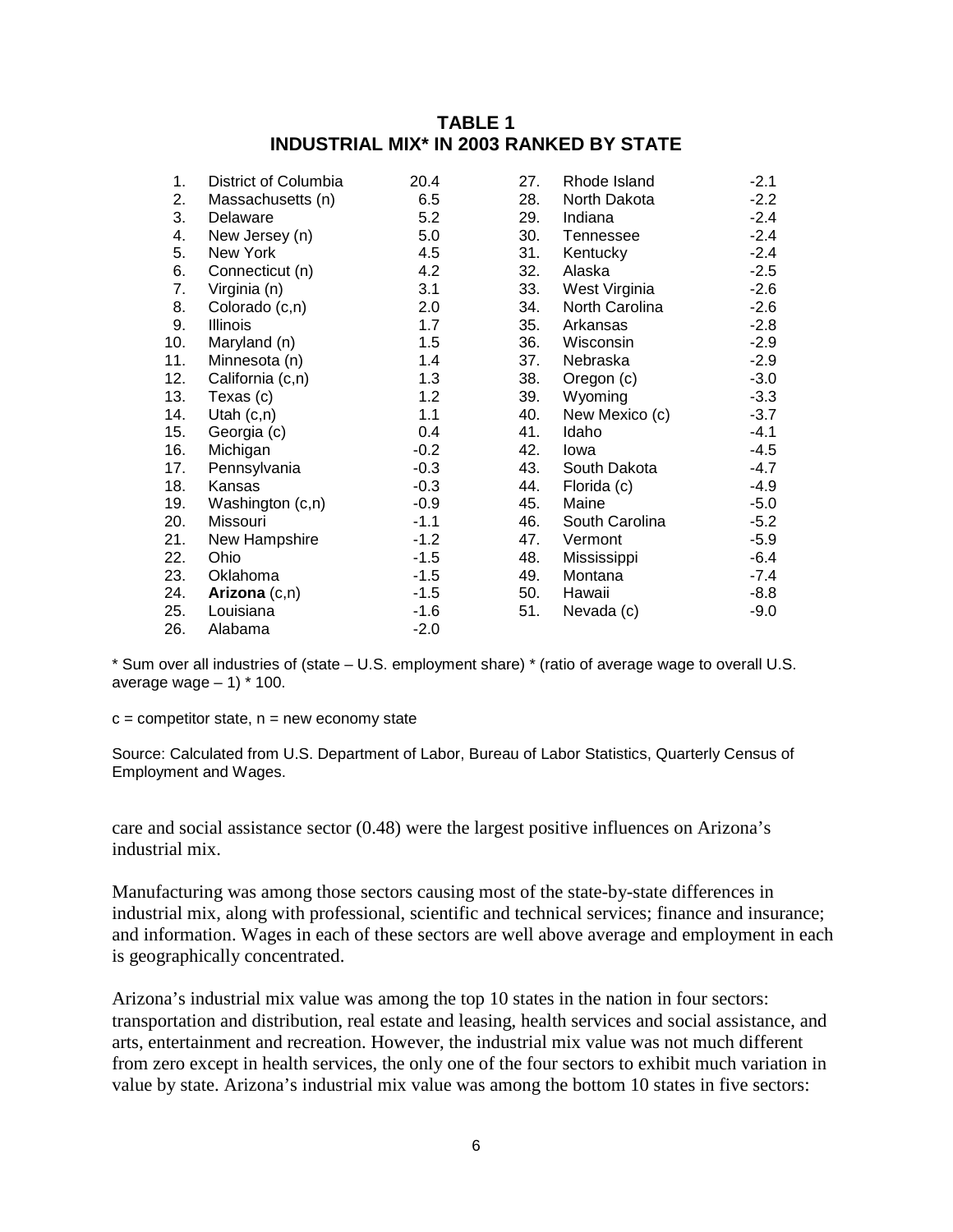agriculture, construction, educational services, administrative support, and accommodation and food services.

The state's weak industrial mix relative to the new economy states derived particularly from its low sectoral shares in four high-wage, high-knowledge service sectors: information; finance and insurance; professional, scientific and technical services; and management of companies. In addition, a disproportionately high share of Arizona's employment was in two low-paying sectors: administrative support and accommodation and food services.

The state's large negative industrial mix value in the administrative support sector largely resulted from the heavy use of employee leasing and temporary help in Arizona, both low-paying industries. The large size of the low-paying telemarketing and landscaping industries also contributed. In the accommodation and food services sector, the negative value resulted from Arizona's above-average amount of tourism, reflected in both the restaurants and lodging industries. The negative value in the professional, scientific and technical services sector came primarily from the small size of three high-paying activities: research and development in physical, engineering and life sciences; computer systems design, particularly custom computer programming; and legal services. The only industry in this sector with much of a positive value was management consulting.

The large and high-paying semiconductor industry largely was responsible for the positive industrial mix value in Arizona's manufacturing sector, with contributions from the sizable and high-paying navigation instruments and aircraft industries. In the health services sector, the positive value resulted from some low-paying industries being less common than average in Arizona, particularly nursing care facilities. Of all industries, the largest positive impacts on Arizona's industrial mix came from semiconductor manufacturing and nursing care facilities. The industry with the largest negative value was employee leasing.

#### **Change in Industrial Mix between 2000 and 2003**

Arizona's industrial mix dropped relative to the national average between 2000 and 2003, causing Arizona's average wage to fall –0.4 percent. This poor performance lowered Arizona's industrial mix rank from 20th in 2000 to 24th in 2003. Though the decrease in value was modest, Arizona's change in industrial mix between 2000 and 2003 ranked only 38th among all states. Thirty-three mostly small states experienced an increase in value between 2000 and 2003. Arizona's change in industrial mix ranked in the middle compared to the competitor states (sixth of 11) and new economy states (fifth of 11).

The change in industrial mix between 2000 and 2003 was inversely related to the 2003 level in most states: States with the strongest industrial mixes in 2003 generally experienced declines between 2000 and 2003 while most of the states with the greatest improvement over the three years still had low values in 2003. As seen in Table 2, many of the states with improvements in industrial mix of at least 1 are located in the Great Plains/northern Rocky Mountain or southern regions. (A positive change in industrial mix means only that a state performed better than the national average, not that job quality improved.)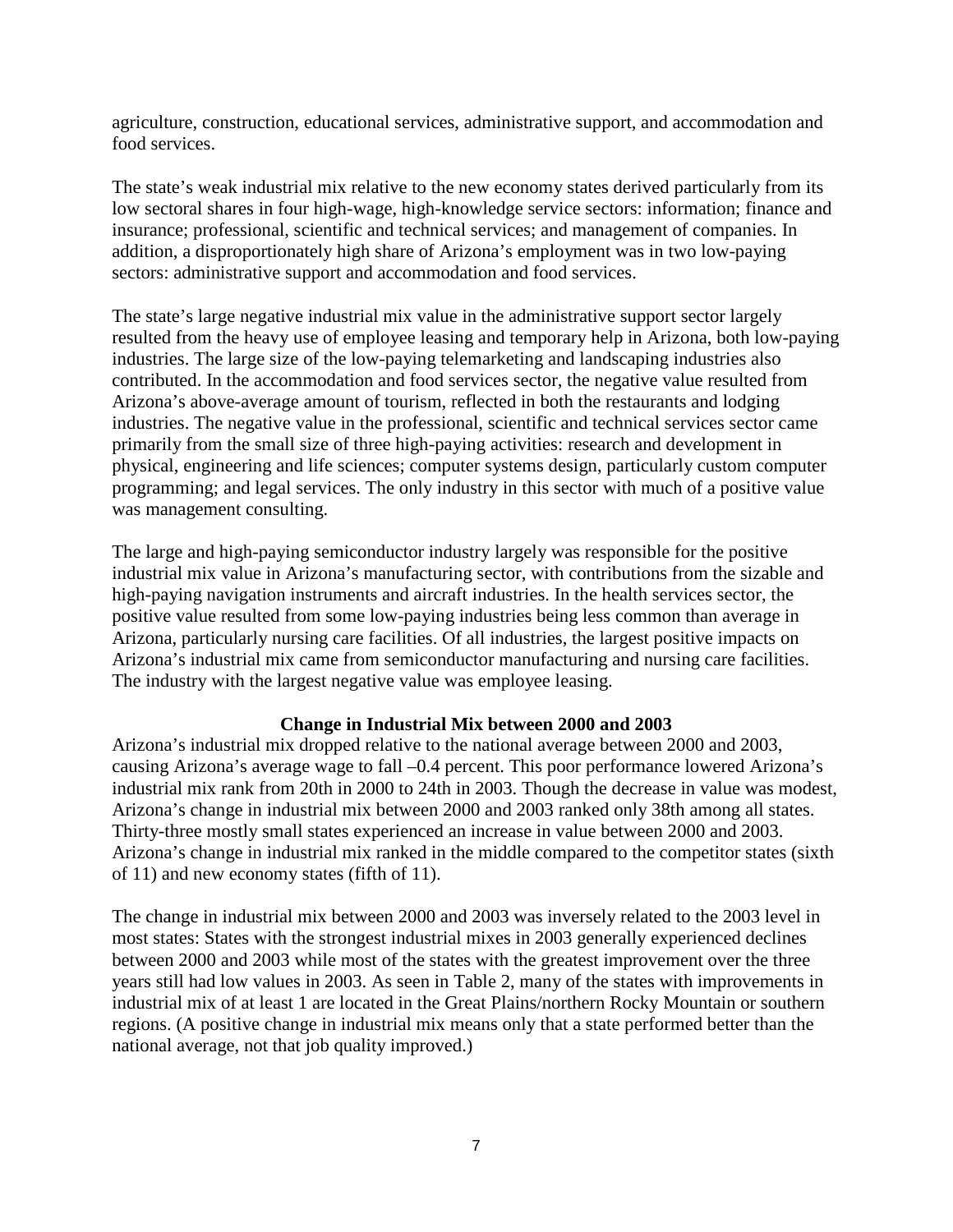## **TABLE 2 CHANGE IN INDUSTRIAL MIX\* BETWEEN 2000 AND 2003 RANKED BY STATE**

| 1.  | District of Columbia | 4.4 | 27. | Delaware          | 0.8    |
|-----|----------------------|-----|-----|-------------------|--------|
| 2.  | Wyoming              | 2.5 | 28. | Connecticut (n)   | 0.8    |
| 3.  | Hawaii               | 2.4 | 29. | Pennsylvania      | 0.7    |
| 4.  | Montana              | 2.0 | 30. | New Mexico (c)    | 0.7    |
| 5.  | Louisiana            | 1.9 | 31. | Missouri          | 0.5    |
| 6.  | North Dakota         | 1.8 | 32. | Vermont           | 0.2    |
| 7.  | Rhode Island         | 1.8 | 33. | Virginia (n)      | 0.1    |
| 8.  | lowa                 | 1.6 | 34. | Illinois          | $-0.0$ |
| 9.  | Alaska               | 1.6 | 35. | Washington (c,n)  | $-0.2$ |
| 10. | West Virginia        | 1.5 | 36. | Georgia (c)       | $-0.3$ |
| 11. | Wisconsin            | 1.5 | 37. | Indiana           | $-0.4$ |
| 12. | Oklahoma             | 1.5 | 38. | Arizona $(c,n)$   | $-0.4$ |
| 13. | South Dakota         | 1.4 | 39. | Utah $(c, n)$     | $-0.4$ |
| 14. | South Carolina       | 1.3 | 40. | Texas (c)         | $-0.5$ |
| 15. | Florida (c)          | 1.3 | 41. | Arkansas          | $-0.5$ |
| 16. | Nevada (c)           | 1.3 | 42. | Minnesota (n)     | $-0.8$ |
| 17. | Nebraska             | 1.2 | 43. | Michigan          | $-0.9$ |
| 18. | Tennessee            | 1.1 | 44. | Oregon (c)        | $-1.0$ |
| 19. | Mississippi          | 1.1 | 45. | Idaho             | $-1.2$ |
| 20. | Maryland (n)         | 1.0 | 46. | New York          | $-1.6$ |
| 21. | North Carolina       | 1.0 | 47. | New Jersey (n)    | $-1.6$ |
| 22. | Kansas               | 1.0 | 48. | Colorado (c,n)    | $-1.7$ |
| 23. | Maine                | 1.0 | 49. | California (c,n)  | $-1.9$ |
| 24. | Kentucky             | 0.9 | 50. | New Hampshire     | $-2.1$ |
| 25. | Alabama              | 0.9 | 51. | Massachusetts (n) | $-2.7$ |
| 26. | Ohio                 | 0.9 |     |                   |        |

\* Sum over all industries of (state – U.S. employment share) \* (ratio of average wage to overall U.S. average wage  $-1$ )  $*$  100.

 $c =$  competitor state,  $n =$  new economy state

Source: Calculated from U.S. Department of Labor, Bureau of Labor Statistics, Quarterly Census of Employment and Wages.

Since the industrial mix is expressed relative to the national average, the change in industrial mix cannot be calculated at the national level. Thus, the change in the nation's job quality over time is measured by the score formula. Nationally, industrial job quality has been declining since at least 1970, though generally at a slow pace. Between 2000 and 2003, the national industrial job quality score was –1.5: If the nation's industrial mix had not changed between 2000 and 2003, the average wage would have been 1.5 percent higher in 2003 than the actual figure. The only states not to have a negative score (calculated using national wages) for this three-year period were Wyoming (a score of 0.5), Hawaii (0.2) and Rhode Island (0.0).

Arizona's score based on national wages ranked 36th among all states; using state wages the rank was 28th. The latter measure is affected by factors other than change in job quality. The change in industrial mix value by state can be compared to the difference in score between the nation and each state using Table 3.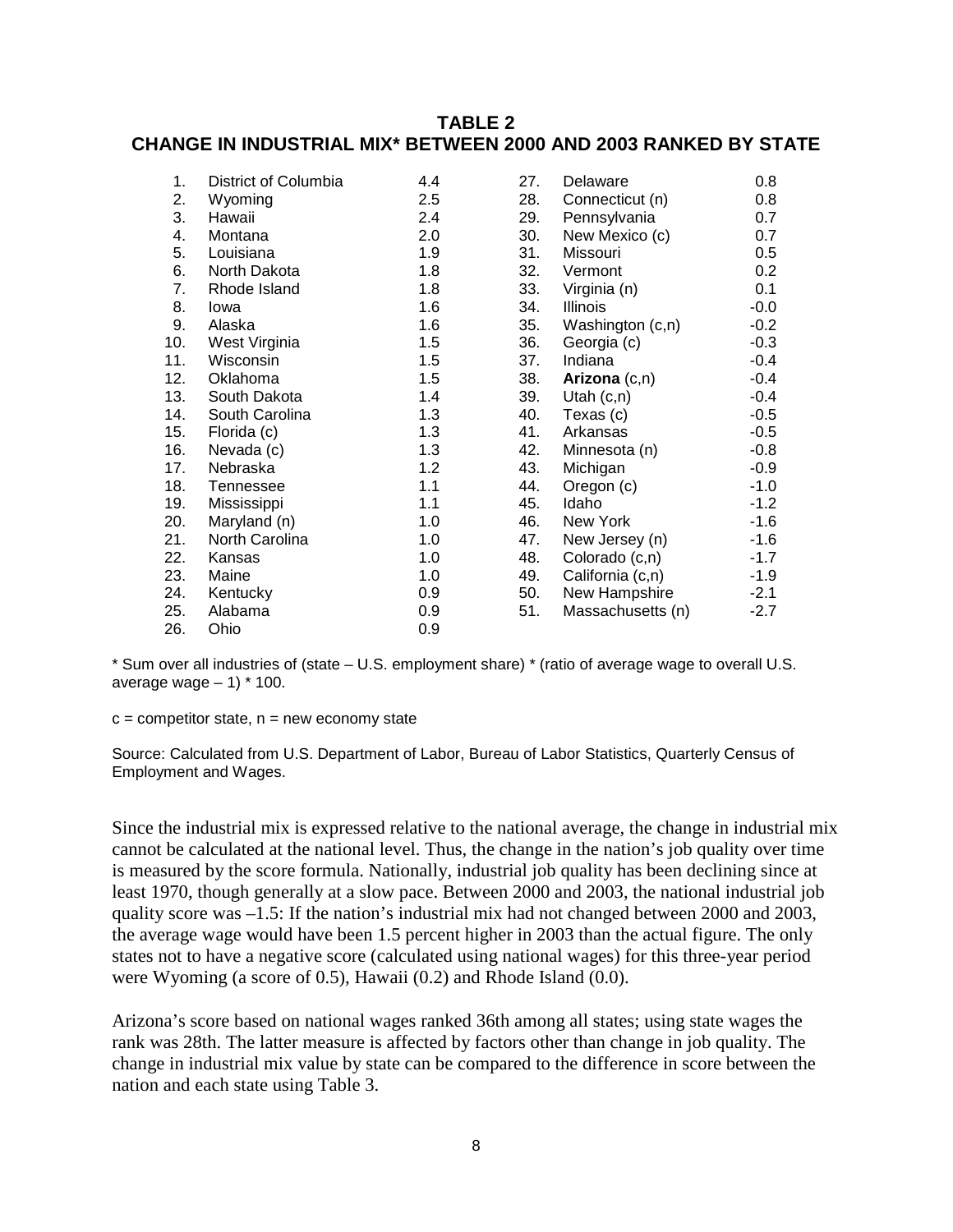# **TABLE 3 INDUSTRIAL JOB QUALITY BY STATE**

| State Score**<br>Difference in Score**<br>2000<br>2003<br>U.S. Wage<br>State Wage<br>Change<br>State Wage<br>$-2.85$<br>$-1.97$<br>0.88<br>0.65<br>$-0.73$<br>Alabama<br>0.67<br>$-4.12$<br>1.63<br>0.61<br>0.39<br>$-0.63$<br>Alaska<br>$-2.49$<br>$-1.13$<br>$-1.51$<br>$-0.38$<br>0.41<br>$-1.04$<br>Arizona (c,n)<br>$-0.11$<br>$-2.23$<br>0.26<br>$-2.77$<br>$-0.54$<br>$-0.59$<br>$-1.13$<br>Arkansas<br>3.22<br>1.28<br>$-1.94$<br>$-1.34$<br>$-2.84$<br>California (c,n)<br>$-1.23$<br>3.71<br>1.97<br>$-1.74$<br>$-1.07$<br>$-1.02$<br>$-2.56$<br>Colorado (c,n)<br>3.43<br>4.18<br>0.75<br>1.13<br>0.69<br>$-0.28$<br>Connecticut (n) | U.S. Wage<br>$-0.71$<br>$-0.84$<br>$-1.57$<br>$-1.98$<br>$-2.73$<br>$-2.51$<br>$-0.72$<br>$-0.89$<br>$-0.31$<br>$-0.56$<br>$-1.53$<br>0.24<br>$-1.93$<br>$-1.64$ |
|-------------------------------------------------------------------------------------------------------------------------------------------------------------------------------------------------------------------------------------------------------------------------------------------------------------------------------------------------------------------------------------------------------------------------------------------------------------------------------------------------------------------------------------------------------------------------------------------------------------------------------------------------|------------------------------------------------------------------------------------------------------------------------------------------------------------------|
|                                                                                                                                                                                                                                                                                                                                                                                                                                                                                                                                                                                                                                                 |                                                                                                                                                                  |
|                                                                                                                                                                                                                                                                                                                                                                                                                                                                                                                                                                                                                                                 |                                                                                                                                                                  |
|                                                                                                                                                                                                                                                                                                                                                                                                                                                                                                                                                                                                                                                 |                                                                                                                                                                  |
|                                                                                                                                                                                                                                                                                                                                                                                                                                                                                                                                                                                                                                                 |                                                                                                                                                                  |
|                                                                                                                                                                                                                                                                                                                                                                                                                                                                                                                                                                                                                                                 |                                                                                                                                                                  |
|                                                                                                                                                                                                                                                                                                                                                                                                                                                                                                                                                                                                                                                 |                                                                                                                                                                  |
|                                                                                                                                                                                                                                                                                                                                                                                                                                                                                                                                                                                                                                                 |                                                                                                                                                                  |
|                                                                                                                                                                                                                                                                                                                                                                                                                                                                                                                                                                                                                                                 |                                                                                                                                                                  |
| 4.33<br>$-4.02$<br>5.15<br>0.82<br>$-2.66$<br>0.47<br>Delaware                                                                                                                                                                                                                                                                                                                                                                                                                                                                                                                                                                                  |                                                                                                                                                                  |
| 16.00<br>4.42<br>District of Columbia<br>20.43<br>1.17<br>1.14<br>$-0.28$                                                                                                                                                                                                                                                                                                                                                                                                                                                                                                                                                                       |                                                                                                                                                                  |
| $-6.18$<br>$-4.88$<br>1.30<br>1.30<br>0.95<br>$-0.21$<br>Florida (c)                                                                                                                                                                                                                                                                                                                                                                                                                                                                                                                                                                            |                                                                                                                                                                  |
| 0.72<br>$-0.28$<br>0.27<br>0.44<br>$-0.06$<br>$-1.21$<br>Georgia (c)                                                                                                                                                                                                                                                                                                                                                                                                                                                                                                                                                                            |                                                                                                                                                                  |
| $-11.19$<br>$-8.83$<br>2.36<br>1.46<br>1.55<br>0.15<br>Hawaii                                                                                                                                                                                                                                                                                                                                                                                                                                                                                                                                                                                   |                                                                                                                                                                  |
| Idaho<br>$-2.91$<br>$-4.09$<br>$-1.17$<br>$-0.88$<br>$-0.49$<br>$-2.33$                                                                                                                                                                                                                                                                                                                                                                                                                                                                                                                                                                         |                                                                                                                                                                  |
| 1.74<br>1.70<br>$-0.03$<br>$-0.04$<br>$-1.53$<br>Illinois<br>$-0.15$                                                                                                                                                                                                                                                                                                                                                                                                                                                                                                                                                                            |                                                                                                                                                                  |
| $-1.98$<br>Indiana<br>$-2.35$<br>$-0.38$<br>$-1.78$<br>$-0.89$<br>$-3.20$                                                                                                                                                                                                                                                                                                                                                                                                                                                                                                                                                                       | $-2.32$                                                                                                                                                          |
| $-6.10$<br>$-4.47$<br>1.64<br>0.79<br>0.89<br>$-0.58$<br>lowa                                                                                                                                                                                                                                                                                                                                                                                                                                                                                                                                                                                   | $-0.49$                                                                                                                                                          |
| $-1.34$<br>Kansas<br>$-0.34$<br>1.01<br>0.74<br>0.58<br>$-0.63$                                                                                                                                                                                                                                                                                                                                                                                                                                                                                                                                                                                 | $-0.79$                                                                                                                                                          |
| $-3.32$<br>0.90<br>0.39<br>0.57<br>$-1.08$<br>Kentucky<br>$-2.42$                                                                                                                                                                                                                                                                                                                                                                                                                                                                                                                                                                               | $-0.90$                                                                                                                                                          |
| $-3.46$<br>$-1.60$<br>1.86<br>1.38<br>1.34<br>$-0.09$<br>Louisiana                                                                                                                                                                                                                                                                                                                                                                                                                                                                                                                                                                              | $-0.12$                                                                                                                                                          |
| Maine<br>$-5.98$<br>0.96<br>0.45<br>0.46<br>$-0.88$<br>$-5.02$                                                                                                                                                                                                                                                                                                                                                                                                                                                                                                                                                                                  | $-0.87$                                                                                                                                                          |
| 0.48<br>1.52<br>1.04<br>0.73<br>Maryland (n)<br>0.68<br>$-0.76$                                                                                                                                                                                                                                                                                                                                                                                                                                                                                                                                                                                 | $-0.81$                                                                                                                                                          |
| $-1.39$<br>9.19<br>6.54<br>$-2.65$<br>$-1.70$<br>$-2.86$<br>Massachusetts (n)                                                                                                                                                                                                                                                                                                                                                                                                                                                                                                                                                                   | $-3.16$                                                                                                                                                          |
| 0.70<br>$-0.17$<br>$-0.87$<br>$-4.48$<br>$-1.19$<br>$-5.95$<br>Michigan                                                                                                                                                                                                                                                                                                                                                                                                                                                                                                                                                                         | $-2.65$                                                                                                                                                          |
| 2.14<br>1.38<br>$-0.76$<br>$-0.00$<br>$-0.36$<br>$-1.50$<br>Minnesota (n)                                                                                                                                                                                                                                                                                                                                                                                                                                                                                                                                                                       | $-1.86$                                                                                                                                                          |
| $-7.48$<br>1.06<br>0.53<br>$-0.80$<br>$-6.42$<br>0.57<br>Mississippi                                                                                                                                                                                                                                                                                                                                                                                                                                                                                                                                                                            | $-0.76$                                                                                                                                                          |
| $-1.60$<br>$-1.12$<br>0.48<br>0.31<br>0.10<br>$-1.08$<br>Missouri                                                                                                                                                                                                                                                                                                                                                                                                                                                                                                                                                                               | $-1.29$                                                                                                                                                          |
| $-9.43$<br>$-7.39$<br>2.04<br>0.68<br>1.26<br>$-0.65$<br>Montana                                                                                                                                                                                                                                                                                                                                                                                                                                                                                                                                                                                | $-0.06$                                                                                                                                                          |
| $-4.10$<br>Nebraska<br>$-2.93$<br>1.17<br>1.42<br>0.90<br>0.03                                                                                                                                                                                                                                                                                                                                                                                                                                                                                                                                                                                  | $-0.49$                                                                                                                                                          |
| 1.25<br>1.60<br>0.20<br>$-10.24$<br>$-8.99$<br>1.07<br>Nevada (c)                                                                                                                                                                                                                                                                                                                                                                                                                                                                                                                                                                               | $-0.33$                                                                                                                                                          |
| 0.92<br>$-2.38$<br>$-1.18$<br>$-2.10$<br>$-0.89$<br>$-1.27$<br>New Hampshire                                                                                                                                                                                                                                                                                                                                                                                                                                                                                                                                                                    | $-2.76$                                                                                                                                                          |
| 6.58<br>4.96<br>$-1.61$<br>$-0.92$<br>$-1.26$<br>$-2.38$<br>New Jersey (n)                                                                                                                                                                                                                                                                                                                                                                                                                                                                                                                                                                      | $-2.72$                                                                                                                                                          |
| $-4.41$<br>$-3.69$<br>0.43<br>$-1.01$<br>New Mexico (c)<br>0.72<br>0.19                                                                                                                                                                                                                                                                                                                                                                                                                                                                                                                                                                         | $-1.26$                                                                                                                                                          |
| 6.08<br>$-1.28$<br>New York<br>4.49<br>$-1.59$<br>$-1.42$<br>$-2.91$                                                                                                                                                                                                                                                                                                                                                                                                                                                                                                                                                                            | $-2.78$                                                                                                                                                          |
| North Carolina<br>$-3.69$<br>$-2.65$<br>1.04<br>0.90<br>0.97<br>$-0.56$                                                                                                                                                                                                                                                                                                                                                                                                                                                                                                                                                                         | $-0.48$                                                                                                                                                          |
| $-2.23$<br>1.32<br>North Dakota<br>$-4.08$<br>1.85<br>1.13<br>0.05                                                                                                                                                                                                                                                                                                                                                                                                                                                                                                                                                                              | $-0.14$                                                                                                                                                          |
| Ohio<br>$-2.35$<br>0.87<br>0.31<br>0.51<br>$-1.20$<br>$-1.48$                                                                                                                                                                                                                                                                                                                                                                                                                                                                                                                                                                                   | $-1.00$                                                                                                                                                          |
| $-2.99$<br>$-1.49$<br>1.50<br>0.78<br>1.08<br>$-0.62$<br>Oklahoma                                                                                                                                                                                                                                                                                                                                                                                                                                                                                                                                                                               | $-0.32$                                                                                                                                                          |
| $-2.07$<br>$-3.02$<br>$-0.95$<br>0.42<br>$-1.09$<br>Oregon (c)<br>$-0.12$                                                                                                                                                                                                                                                                                                                                                                                                                                                                                                                                                                       | $-1.63$                                                                                                                                                          |
| $-1.02$<br>0.66<br>$-0.82$<br>Pennsylvania<br>$-0.29$<br>0.73<br>0.40                                                                                                                                                                                                                                                                                                                                                                                                                                                                                                                                                                           | $-1.08$                                                                                                                                                          |
| Rhode Island<br>$-3.90$<br>$-2.09$<br>1.81<br>1.92<br>1.33<br>0.60                                                                                                                                                                                                                                                                                                                                                                                                                                                                                                                                                                              | 0.01                                                                                                                                                             |
| South Carolina<br>$-6.47$<br>1.31<br>$-0.61$<br>$-5.16$<br>0.74<br>0.96                                                                                                                                                                                                                                                                                                                                                                                                                                                                                                                                                                         | $-0.39$                                                                                                                                                          |
| South Dakota<br>$-6.04$<br>$-4.68$<br>1.36<br>0.22<br>0.43<br>$-1.14$                                                                                                                                                                                                                                                                                                                                                                                                                                                                                                                                                                           | $-0.92$                                                                                                                                                          |
| 1.14<br>0.89<br>$-3.51$<br>$-2.40$<br>1.12<br>$-0.25$<br>Tennessee                                                                                                                                                                                                                                                                                                                                                                                                                                                                                                                                                                              | $-0.50$                                                                                                                                                          |
| 1.74<br>1.24<br>$-0.51$<br>$-0.14$<br>$-0.08$<br>$-1.66$<br>Texas (c)                                                                                                                                                                                                                                                                                                                                                                                                                                                                                                                                                                           | $-1.60$                                                                                                                                                          |
| 1.45<br>1.07<br>$-0.38$<br>0.24<br>$-0.37$<br>$-1.23$<br>Utah $(c, n)$                                                                                                                                                                                                                                                                                                                                                                                                                                                                                                                                                                          | $-1.84$                                                                                                                                                          |
| $-6.05$<br>$-5.88$<br>0.17<br>$-0.04$<br>$-0.25$<br>$-1.25$<br>Vermont                                                                                                                                                                                                                                                                                                                                                                                                                                                                                                                                                                          | $-1.46$                                                                                                                                                          |
| 2.98<br>3.07<br>0.09<br>0.34<br>0.35<br>$-1.15$<br>Virginia (n)                                                                                                                                                                                                                                                                                                                                                                                                                                                                                                                                                                                 | $-1.16$                                                                                                                                                          |
| $-0.78$<br>0.36<br>$-0.94$<br>$-0.16$<br>0.77<br>$-0.72$<br>Washington (c,n)                                                                                                                                                                                                                                                                                                                                                                                                                                                                                                                                                                    | $-1.13$                                                                                                                                                          |
| 0.19<br>0.79<br>$-1.10$<br>$-4.16$<br>$-2.62$<br>1.54<br>West Virginia                                                                                                                                                                                                                                                                                                                                                                                                                                                                                                                                                                          | $-0.51$                                                                                                                                                          |
| $-4.42$<br>$-2.89$<br>1.54<br>0.94<br>1.02<br>$-0.50$<br>Wisconsin                                                                                                                                                                                                                                                                                                                                                                                                                                                                                                                                                                              | $-0.42$                                                                                                                                                          |
| 1.84<br>Wyoming<br>$-5.74$<br>$-3.28$<br>2.46<br>2.28<br>0.96                                                                                                                                                                                                                                                                                                                                                                                                                                                                                                                                                                                   | 0.52                                                                                                                                                             |

(continued on next page)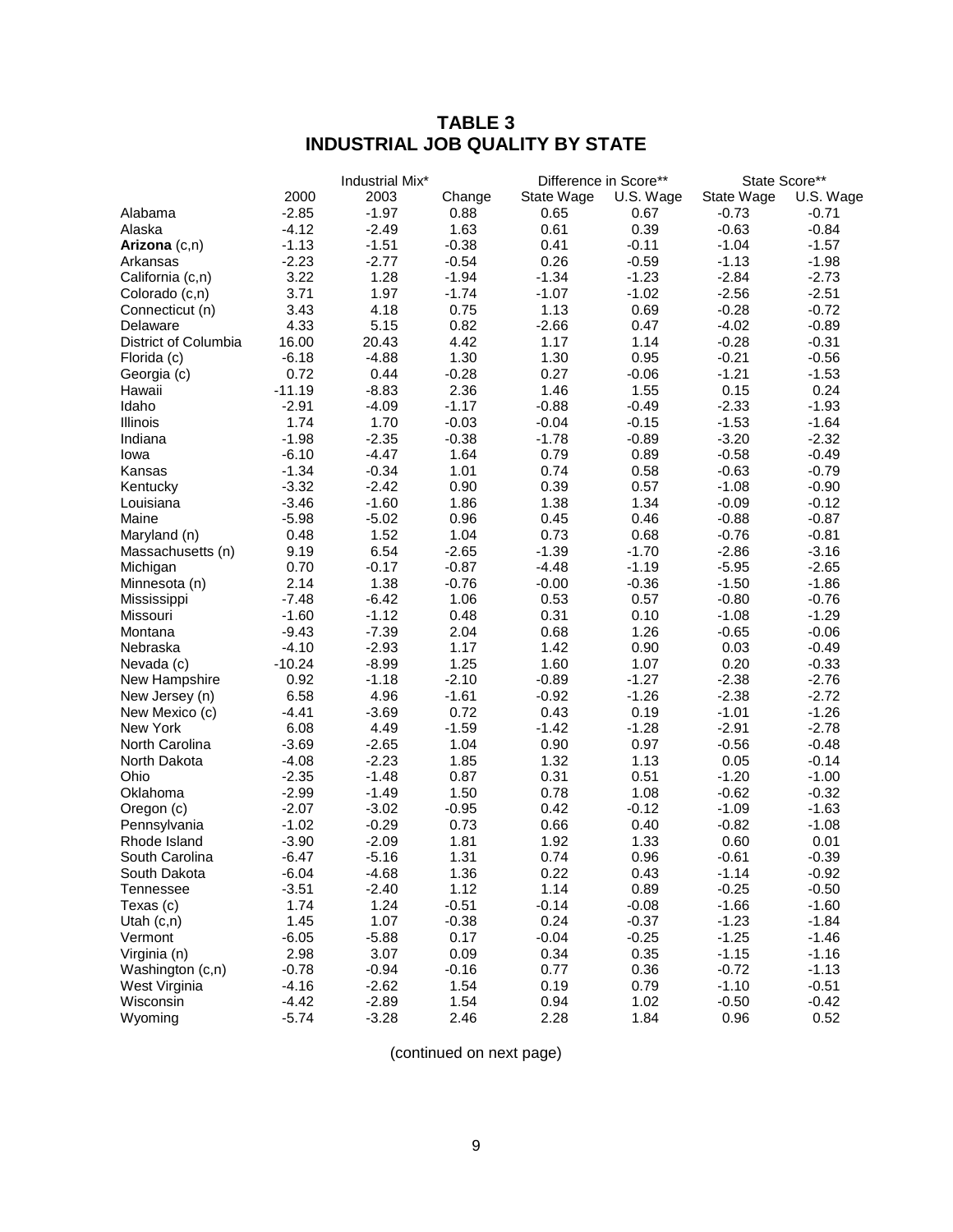#### **TABLE 3 (continued) INDUSTRIAL JOB QUALITY BY STATE**

\* Sum over all industries of (state – U.S. employment share) \* (ratio of average wage to overall U.S. average wage  $-1$ )  $*$  100.

\*\* Sum over all industries of (change over time in sectoral share of employment) \* (ratio of average wage to overall average wage  $-1$ )  $*$  100.

 $c =$  competitor state,  $n =$  new economy state

Source: Calculated from U.S. Department of Labor, Bureau of Labor Statistics, Quarterly Census of Employment and Wages.

The decrease in Arizona in the industrial mix value in manufacturing between 2000 and 2003 was greater than the overall Arizona decline. None of the other sectors had much of a change in job quality, but the net change in these 19 sectors was 0.7. The largest gains were in finance and insurance, administrative support, and accommodation and food services.

The manufacturing sector caused the most variation in state-by-state changes in industrial mix. The information; professional, scientific and technical services; finance and insurance; and government sectors also contributed to the geographic differences. Arizona had the third largest negative change in the manufacturing industrial mix value. The state also ranked among the bottom 10 states in five other sectors, but only in wholesale trade did the decrease in the job mix value reach –0.1. Arizona ranked among the top 10 states in five sectors, but the change in value was slight in three of them. The increase in administrative support (0.25) was the largest in the nation and the gain in accommodation and food services ranked eighth at nearly 0.3. Arizona industrial mix values and ranks for each of the 20 sectors is presented in Table 4.

The large decrease in Arizona in manufacturing's industrial mix value between 2000 and 2003 (– 1.1) was due to the semiconductor industry, which had the third largest decline  $(-1.2)$  of any industry in any state. The semiconductor industry in 2003 was highly concentrated in just seven states, based on share of total state employment. Arizona ranked third behind Idaho and Oregon. The only other states with a share greater than the national average were Texas, California, Massachusetts, and Colorado (barely). All seven of these states experienced a decrease in semiconductor employment between 2000 and 2003, but Arizona's decrease was the largest on a percentage basis (32 percent). The state lost more than 10,000 jobs in an industry with an average pay of more than \$80,000 per year (more than double the overall average). Thus, the state's poor performance on job quality over this period can be traced to this one industry — the change in job mix in the other 692 industries was 0.8. However, even using this value, the state's ranking on change in industrial job quality would be marginally below the middle of the states.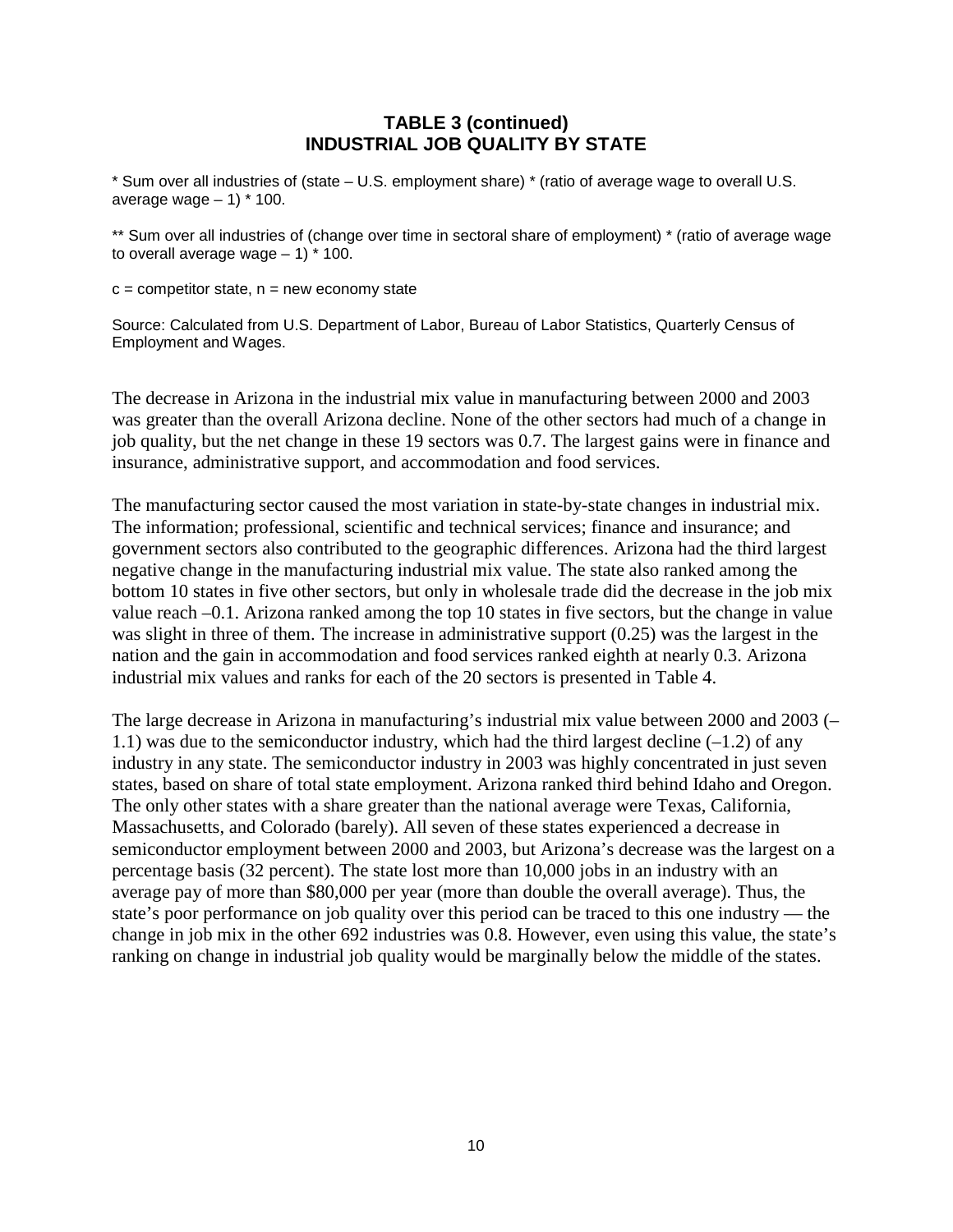## **TABLE 4 ARIZONA'S INDUSTRIAL JOB QUALITY BY SECTOR**

|                               |         |       | 2003  |                |         |       | 2000-to-2003 Change |            |
|-------------------------------|---------|-------|-------|----------------|---------|-------|---------------------|------------|
|                               |         | Rank, | Rank, | Rank,          |         | Rank, | Rank,               | Rank,      |
| Sector                        | Value*  | All   | Comp  | <b>New</b>     | Value*  | All   | Comp                | <b>New</b> |
| TOTAL                         | $-1.51$ | 24    |       | 11             | $-0.38$ | 38    | 6                   | 5          |
| Agriculture                   | $-0.23$ | 46    |       | 9              | 0.03    | 8     | 3                   | 2          |
| Mining                        | $-0.00$ | 16    | 6     | 3              | $-0.06$ | 46    | 9                   | 11         |
| <b>Utilities</b>              | 0.01    | 28    | 5     | $\overline{2}$ | 0.01    | 23    | 5                   |            |
| Construction                  | $-0.09$ | 43    | 7     | 8              | $-0.03$ | 41    |                     |            |
| Manufacturing                 | 0.42    | 13    | 4     | 4              | $-1.09$ | 49    | 11                  | 11         |
| <b>Wholesale Trade</b>        | 0.08    | 12    | 5     | 5              | $-0.14$ | 49    | 10                  | 10         |
| <b>Retail Trade</b>           | 0.02    | 13    | 5     | 6              | $-0.09$ | 48    | 8                   | 9          |
| Transportation                | 0.14    | 5     | 3     |                | $-0.01$ | 36    | 8                   | 8          |
| Information                   | $-0.21$ | 20    | 9     | 10             | 0.01    | 37    | 4                   | 4          |
| Finance & Insurance           | $-0.14$ | 14    | 3     | 8              | 0.24    | 11    | 2                   |            |
| Real Estate & Leasing         | 0.06    | 8     |       | 4              | 0.03    | 6     | $\overline{2}$      |            |
| <b>Professional Services</b>  | $-0.70$ | 25    | 9     | 11             | 0.05    | 32    | 4                   |            |
| Management of Companies       | $-0.34$ | 29    | 7     | 10             | 0.14    | 13    | 4                   | 3          |
| <b>Administrative Support</b> | $-0.83$ | 50    | 10    | 11             | 0.25    |       |                     |            |
| <b>Educational Services</b>   | $-0.05$ | 43    | 10    |                | $-0.04$ | 49    | 10                  | 10         |
| <b>Health Services</b>        | 0.48    | 4     | 3     |                | $-0.04$ | 33    | 4                   | 6          |
| Arts & Recreation             | 0.20    | 2     |       |                | 0.10    | 7     | 2                   |            |
| Accommodation & Food          | $-0.53$ | 42    | 8     | 10             | 0.28    | 8     | 2                   |            |
| <b>Other Services</b>         | 0.21    | 18    | 5     | 2              | 0.07    | 17    | 3                   |            |
| Government                    | $-0.02$ | 27    | 6     | 6              | $-0.07$ | 34    | 8                   |            |

\* Sum over all industries of (Arizona – U.S. employment share) \* (ratio of average wage to overall U.S. average wage – 1) \* 100. The sector totals are calculated as the sum of the industry values within each sector.

Rank, All: rank among the 51 states

Rank, Comp: rank among the 11 competitor states Rank, New: rank among the 11 new economy states

Source: Calculated from U.S. Department of Labor, Bureau of Labor Statistics, Quarterly Census of Employment and Wages.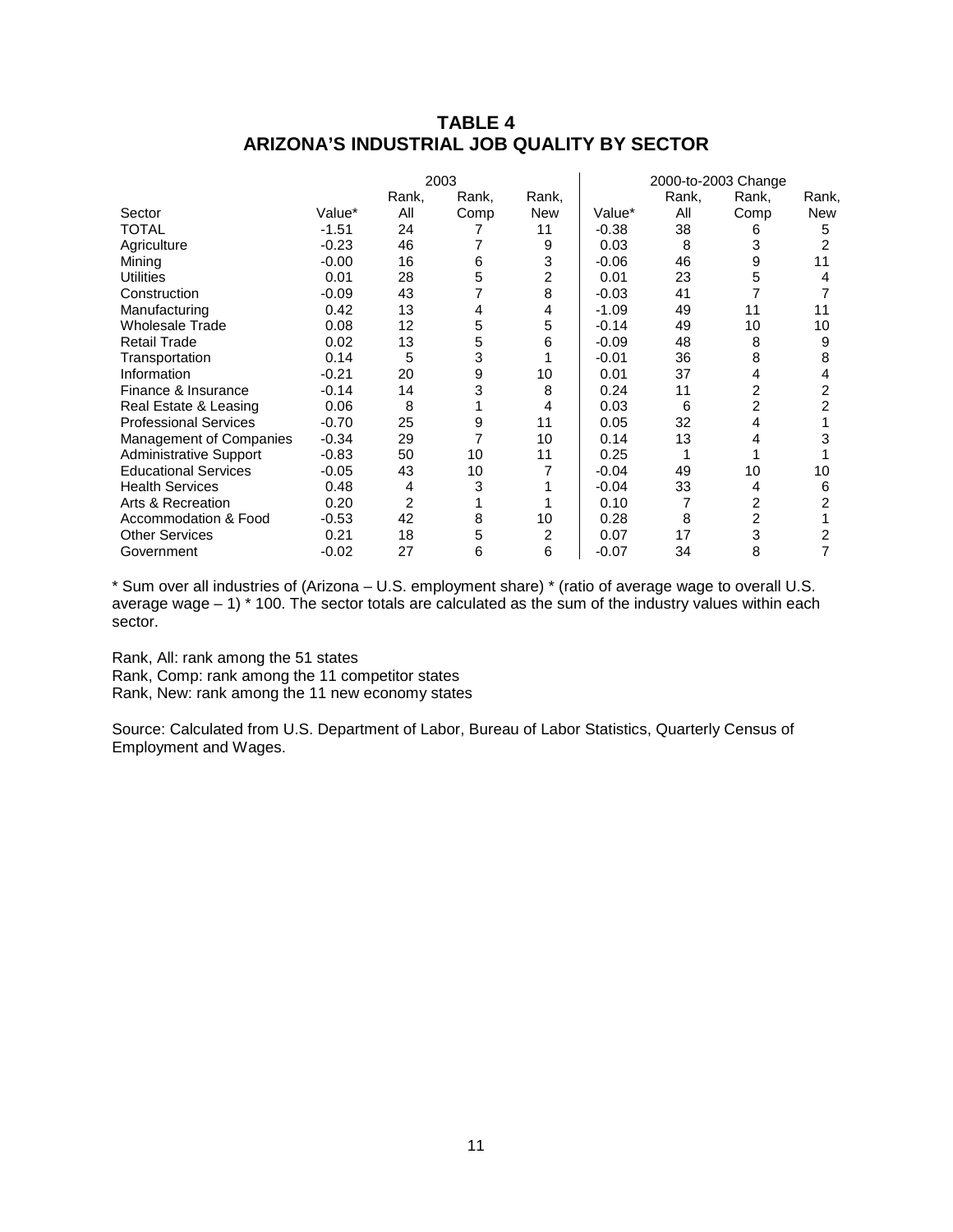#### **OCCUPATIONAL DATA**

Occupational data are categorized using the Standard Occupational Classification (SOC). This system aggregates six-digit occupations into 22 two-digit major occupational groups. Undisclosed data by occupation were combined by major occupational group.

#### **Occupational Mix in 2003**

Differences in the occupational mix between Arizona and the nation in 2003 on net resulted in Arizona's wages being just 0.1 percent less than the national average. Thus, the occupational mix barely contributed to Arizona's average wage being 7 percent less than the national average. Though Arizona's occupational mix value was slightly negative, the state ranked a little above the middle of the 51 "states" (including the District of Columbia) at 22nd. Arizona's 2003 occupational mix ranked seventh among the 11 competitor states and 10th among the 11 new economy states.

The states with the strongest occupational mixes in 2003 are disproportionately located along the northern-to-central Atlantic Coast, filling seven of the top 10 positions. Two of Arizona's neighboring states (California and Colorado) as well as three other western states are among the 19 states with a positive occupational mix value (see Table 5).

Much of the state-to-state variation in occupational mix resulted from three high-wage groups that are concentrated geographically: management, business and financial operations, and computer and mathematical. The below-average-paying production group also had a wide range of occupational mix values across the states.

Of the 22 SOC major occupational groups, two had relatively high occupational mix values in Arizona in 2003: the high-paying architecture and engineering group (0.51) had an aboveaverage share of Arizona's workforce (mostly due to aerospace, electronics and electrical engineers) while the lower-than-average-paying production group (0.47) was relatively small in Arizona. The food preparation and serving group had a similarly large negative value (-0.46) due to its low wages and above-average size. In addition, Arizona had a smaller-than-average share of its jobs in several above-average-paying groups, particularly health practitioners and technical and computer and mathematical.

Arizona's occupational mix value was among the top 10 states in the nation only in the architecture and engineering group (fifth). In four groups — health practitioners and technical; food preparation and serving; farming, fishing and forestry; and construction and extraction the state ranked among the bottom 10.

The state's weak occupational mix relative to the new economy states derived both from its low shares in some high-wage, high-knowledge occupational groups — particularly computer and mathematical and life, physical and social sciences — and its high shares in some low-paying groups, especially tourism-related food preparation and serving and building and grounds cleaning and maintenance.

Among the 543 individual occupations available for Arizona, the small size of the high-paying general managers occupation led to the largest negative value. Eight other states had a more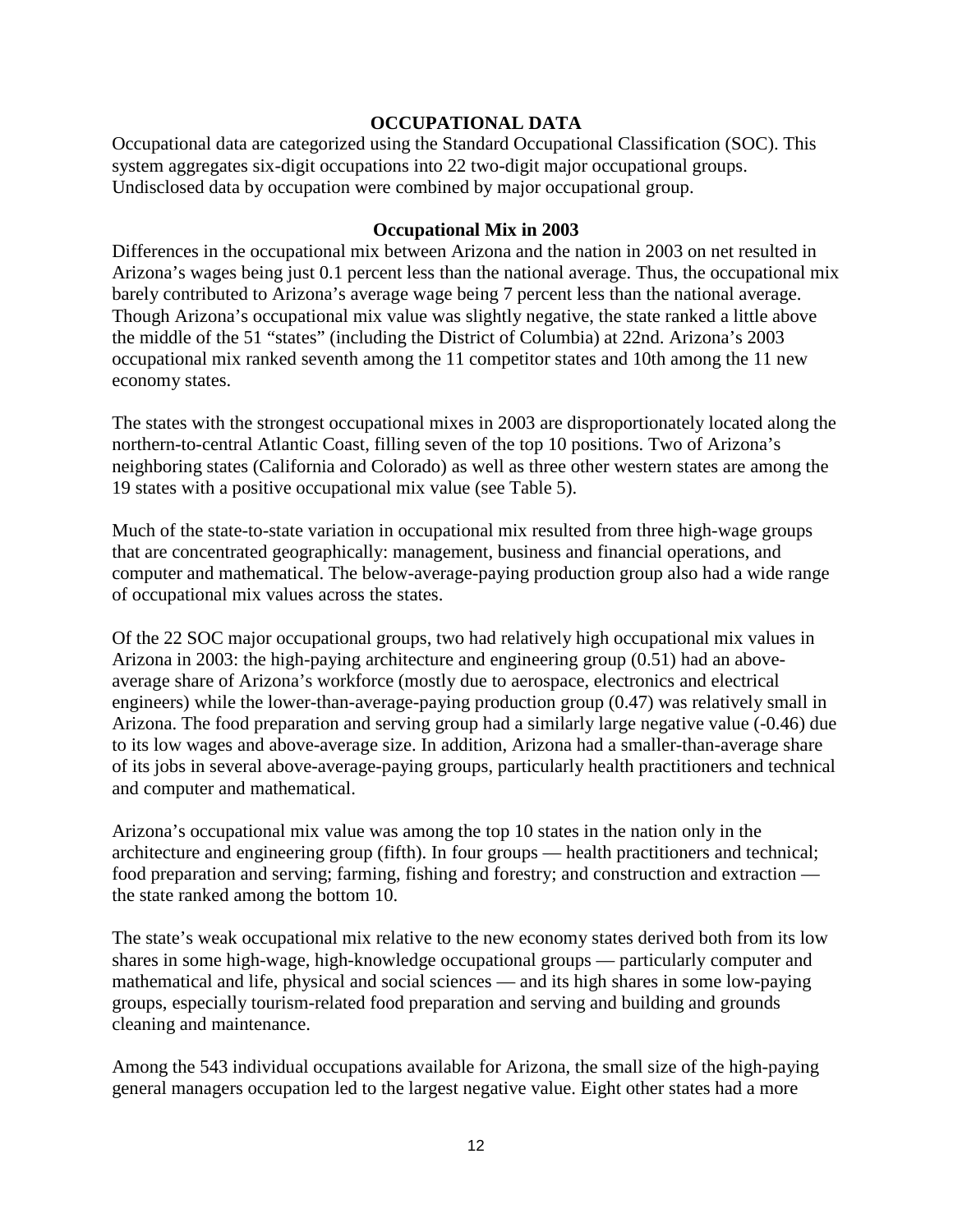## **TABLE 5 OCCUPATIONAL MIX\* IN 2003 RANKED BY STATE**

|                  |                                                                                                                                               |                    |                   | $-1.4$                     |
|------------------|-----------------------------------------------------------------------------------------------------------------------------------------------|--------------------|-------------------|----------------------------|
|                  |                                                                                                                                               |                    |                   | $-1.5$                     |
|                  |                                                                                                                                               |                    |                   | $-1.5$                     |
| Alaska           | 4.4                                                                                                                                           | 30.                | North Carolina    | $-1.8$                     |
| Illinois         | 4.0                                                                                                                                           | 31.                | Maine             | $-2.0$                     |
| Connecticut (n)  | 3.6                                                                                                                                           | 32.                | Louisiana         | $-2.2$                     |
| Virginia (n)     | 3.4                                                                                                                                           | 33.                | Montana           | $-2.3$                     |
|                  | 2.8                                                                                                                                           | 34.                | Tennessee         | $-2.3$                     |
| Delaware         | 2.5                                                                                                                                           | 35.                | Wyoming           | $-2.5$                     |
| New York         | 1.4                                                                                                                                           | 36.                | Nebraska          | $-2.7$                     |
| Idaho            | 1.4                                                                                                                                           | 37.                | West Virginia     | $-2.8$                     |
| New Hampshire    | 1.4                                                                                                                                           | 38.                | South Carolina    | $-3.2$                     |
| Minnesota (n)    | 1.2                                                                                                                                           | 39.                | Alabama           | $-3.3$                     |
|                  | 0.7                                                                                                                                           | 40.                | Kentucky          | $-3.4$                     |
| New Jersey (n)   | 0.7                                                                                                                                           | 41.                | Florida (c)       | $-3.6$                     |
| Georgia (c)      | 0.4                                                                                                                                           | 42.                | Vermont           | $-4.0$                     |
| Texas (c)        | 0.3                                                                                                                                           | 43.                | Wisconsin         | $-4.1$                     |
| Washington (c,n) | 0.3                                                                                                                                           | 44.                | Indiana           | $-4.3$                     |
|                  | 0.3                                                                                                                                           | 45.                | lowa              | $-4.8$                     |
|                  | $-0.0$                                                                                                                                        | 46.                | Hawaii            | $-4.9$                     |
|                  | $-0.1$                                                                                                                                        | 47.                | North Dakota      | $-5.0$                     |
| Arizona $(c,n)$  | $-0.1$                                                                                                                                        | 48.                | Arkansas          | $-6.3$                     |
| Utah $(c, n)$    | $-0.2$                                                                                                                                        | 49.                | Mississippi       | $-6.7$                     |
| Rhode Island     | $-0.8$                                                                                                                                        | 50.                | South Dakota      | $-7.1$                     |
| Oregon (c)       | $-0.8$                                                                                                                                        | 51.                | Nevada (c)        | $-9.9$                     |
| Oklahoma         | $-0.9$                                                                                                                                        |                    |                   |                            |
|                  | District of Columbia<br>Massachusetts (n)<br>Maryland (n)<br>Colorado (c,n)<br>California (c,n)<br>Pennsylvania<br>Michigan<br>New Mexico (c) | 30.7<br>7.4<br>6.8 | 27.<br>28.<br>29. | Kansas<br>Missouri<br>Ohio |

\* Sum over all occupations of (state – U.S. employment share) \* (ratio of average wage to overall U.S. average wage  $-1$ )  $*$  100.

 $c =$  competitor state,  $n =$  new economy state

Source: Calculated from U.S. Department of Labor, Bureau of Labor Statistics, Occupational Employment Statistics.

sizable negative value in this occupation. Arizona's large negative figure resulted from a substantial decrease in value between 2000 and 2003; five states had a larger decline in this occupation. Otherwise, none of the occupations in Arizona had either a large 2003 value or a significant change in value over the three years.

#### **Change in Occupational Mix between 2000 and 2003**

Arizona's occupational mix strengthened marginally relative to the national average between 2000 and 2003, causing Arizona's average wage to rise 0.1 percent. (A positive change in job mix means only that a state performed better than the national average, not that job quality improved.) Despite this modest gain, the state's rank on occupational mix slipped from 20th in 2000 to 22nd in 2003. Arizona's change in occupational mix ranked 26th among all states, fourth of 11 competitor states and sixth of 11 new economy states.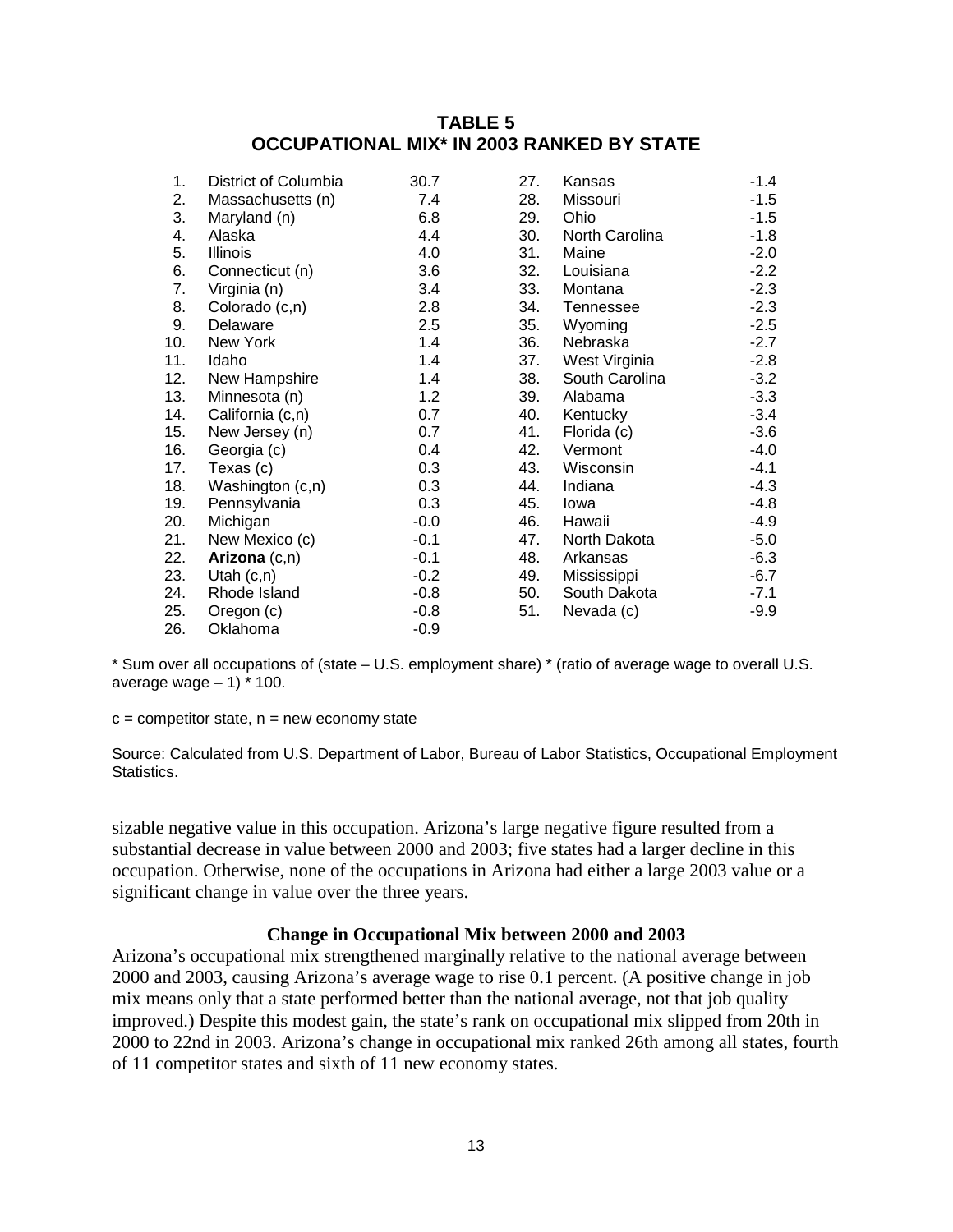Unlike the industrial mix, in which the change between 2000 and 2003 was inversely related to the 2003 level in most states, the change in occupational mix was not related to its level. The states with the greatest improvements in occupational mix are scattered across the country, though several states in New England or along the central Atlantic Coast experienced gains (see Table 6).

Nationally, occupational job quality fell 0.9 percent between 2000 and 2003: If the nation's occupational mix had not changed between 2000 and 2003, the average wage would have been 0.9 percent higher in 2003 than the actual figure. Of the 29 states that performed better than the national average, 11 (including the District of Columbia) experienced an improvement in the occupational mix (calculated using the "score" formula and national wages) for this three-year period.

# **TABLE 6 CHANGE IN OCCUPATIONAL MIX\* BETWEEN 2000 AND 2003 RANKED BY STATE**

| 1.  | District of Columbia | 7.2 | 27. | Virginia (n)     | 0.1    |
|-----|----------------------|-----|-----|------------------|--------|
| 2.  | Hawaii               | 1.7 | 28. | Wisconsin        | 0.1    |
| 3.  | Rhode Island         | 1.7 | 29. | California (c,n) | 0.0    |
| 4.  | Idaho                | 1.6 | 30. | Delaware         | $-0.0$ |
| 5.  | Minnesota (n)        | 1.4 | 31. | Nevada (c)       | $-0.0$ |
| 6.  | Alaska               | 1.3 | 32. | South Dakota     | $-0.0$ |
| 7.  | Georgia (c)          | 1.3 | 33. | North Carolina   | $-0.2$ |
| 8.  | Massachusetts (n)    | 1.2 | 34. | Pennsylvania     | $-0.2$ |
| 9.  | Illinois             | 1.2 | 35. | Montana          | $-0.2$ |
| 10. | Oregon (c)           | 1.2 | 36. | West Virginia    | $-0.3$ |
| 11. | Maryland (n)         | 1.2 | 37. | Colorado (c,n)   | $-0.4$ |
| 12. | Vermont              | 1.1 | 38. | New Jersey (n)   | $-0.4$ |
| 13. | Connecticut (n)      | 0.9 | 39. | Ohio             | $-0.5$ |
| 14. | Utah $(c, n)$        | 0.8 | 40. | North Dakota     | $-0.7$ |
| 15. | Wyoming              | 0.7 | 41. | Kansas           | $-0.7$ |
| 16. | <b>Tennessee</b>     | 0.7 | 42. | Maine            | $-0.8$ |
| 17. | New York             | 0.7 | 43. | Missouri         | $-0.9$ |
| 18. | Michigan             | 0.5 | 44. | Nebraska         | $-0.9$ |
| 19. | Kentucky             | 0.5 | 45. | Louisiana        | $-1.0$ |
| 20. | Oklahoma             | 0.5 | 46. | New Mexico (c)   | $-1.0$ |
| 21. | Indiana              | 0.5 | 47. | Washington (c,n) | $-1.2$ |
| 22. | South Carolina       | 0.4 | 48. | Florida (c)      | $-1.2$ |
| 23. | Arkansas             | 0.2 | 49. | Alabama          | $-1.3$ |
| 24. | New Hampshire        | 0.1 | 50. | Iowa             | $-1.8$ |
| 25. | Mississippi          | 0.1 | 51. | Texas (c)        | $-1.9$ |
| 26. | Arizona $(c,n)$      | 0.1 |     |                  |        |

\* Sum over all occupations of (state – U.S. employment share) \* (ratio of average wage to overall U.S. average wage  $-1$ )  $*$  100.

 $c =$  competitor state,  $n =$  new economy state

Source: Calculated from U.S. Department of Labor, Bureau of Labor Statistics, Occupational Employment Statistics.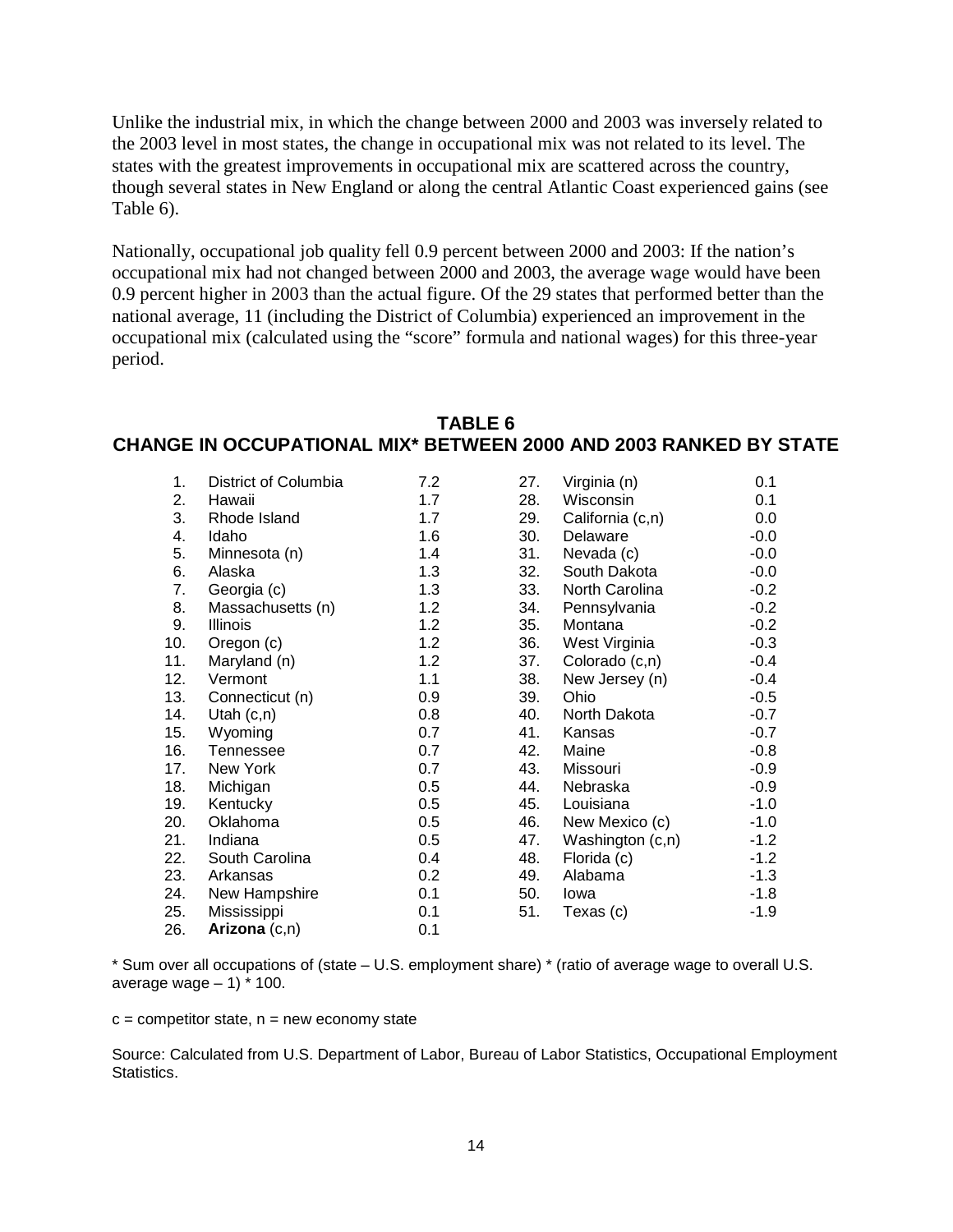Arizona's occupational job quality score based on national wages ranked 26th among all states (the same rank as that based on change in occupational mix); using state wages the rank was 28th. The latter measure is affected by factors other than change in job quality. The change in occupational mix value by state can be compared to the difference in score between the nation and each state using Table 7.

In Arizona, none of the 22 occupational groups had a large change in the occupational mix value between 2000 and 2003. Gains in the business and finance, health practitioners, and legal groups (each among the top 10 nationally) were more than offset by drops in the management, computer and mathematical, and sales groups, with the latter two ranking among the bottom 10 states (see Table 8).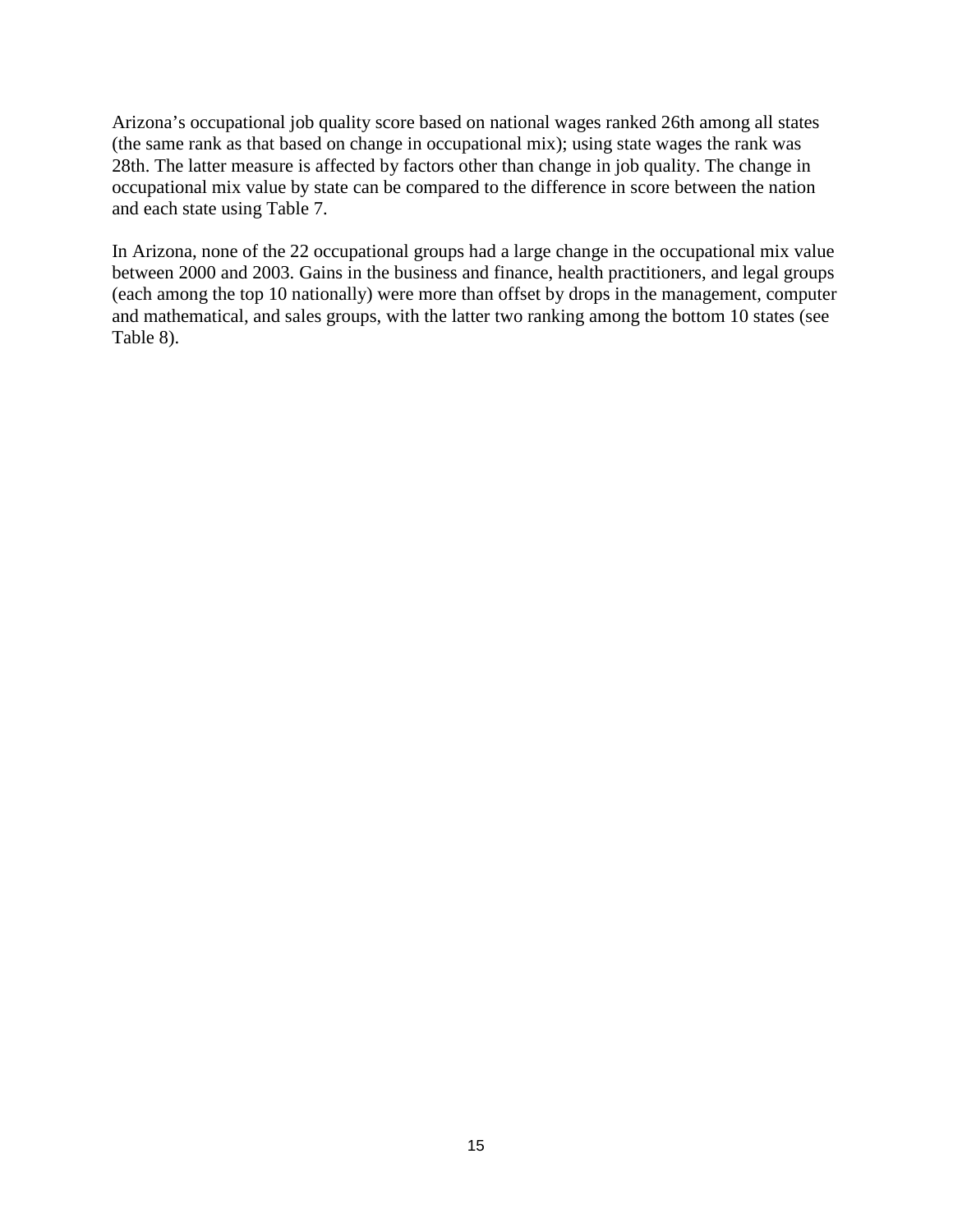# **TABLE 7 OCCUPATIONAL JOB QUALITY BY STATE**

|                      |         | Occupational Mix* |         |            | Difference in Score** |            | State Score** |
|----------------------|---------|-------------------|---------|------------|-----------------------|------------|---------------|
|                      | 2000    | 2003              | Change  | State Wage | U.S. Wage             | State Wage | U.S. Wage     |
| Alabama              | $-2.02$ | $-3.32$           | $-1.30$ | $-1.15$    | $-0.97$               | $-2.05$    | $-1.86$       |
| Alaska               | 3.11    | 4.44              | 1.32    | 1.30       | 0.74                  | 0.34       | $-0.21$       |
| Arizona (c,n)        | $-0.20$ | $-0.12$           | 0.08    | 0.32       | 0.21                  | $-0.64$    | $-0.75$       |
| Arkansas             | $-6.44$ | $-6.26$           | 0.19    | 0.86       | 0.84                  | $-0.02$    | $-0.05$       |
| California (c,n)     | 0.72    | 0.74              | 0.02    | 0.38       | $-0.11$               | $-0.49$    | $-0.98$       |
| Colorado (c,n)       | 3.19    | 2.83              | $-0.36$ | $-0.41$    | $-0.36$               | $-1.30$    | $-1.25$       |
| Connecticut (n)      | 2.72    | 3.57              | 0.85    | 0.72       | 0.70                  | $-0.19$    | $-0.20$       |
| Delaware             | 2.49    | 2.48              | $-0.02$ | $-0.84$    | $-0.50$               | $-1.74$    | $-1.40$       |
| District of Columbia | 23.50   | 30.74             | 7.24    | 2.81       | 4.03                  | 1.90       | 3.12          |
| Florida (c)          | $-2.34$ | $-3.56$           | $-1.22$ | $-1.01$    | $-0.97$               | $-1.90$    | $-1.86$       |
| Georgia (c)          | $-0.91$ | 0.36              | 1.27    | 0.95       | 1.14                  | 0.07       | 0.26          |
| Hawaii               | $-6.68$ | $-4.94$           | 1.74    | 2.43       | 1.98                  | 1.45       | 1.00          |
| Idaho                | $-0.19$ | 1.41              | 1.60    | 1.25       | 1.38                  | 0.25       | 0.38          |
| Illinois             | 2.76    | 3.97              | 1.21    | 1.13       | 0.66                  | 0.24       | $-0.23$       |
| Indiana              | $-4.76$ | $-4.31$           | 0.45    | 0.54       | 0.93                  | $-0.38$    | 0.01          |
| Iowa                 | $-2.98$ | $-4.78$           | $-1.80$ | $-1.27$    | $-1.23$               | $-2.20$    | $-2.16$       |
| Kansas               | $-0.61$ | $-1.36$           | $-0.74$ | $-0.81$    | $-0.43$               | $-1.72$    | $-1.34$       |
| Kentucky             | $-3.97$ | $-3.45$           | 0.53    | 0.45       | 0.78                  | $-0.45$    | $-0.11$       |
| Louisiana            | $-1.28$ | $-2.23$           | $-0.95$ | $-0.64$    | $-0.72$               | $-1.59$    | $-1.67$       |
| Maine                | $-1.18$ | $-2.00$           | $-0.82$ | $-0.76$    | $-0.73$               | $-1.67$    | $-1.64$       |
| Maryland (n)         | 5.60    | 6.76              | 1.16    | 0.84       | 0.47                  | $-0.06$    | $-0.43$       |
| Massachusetts (n)    | 6.17    | 7.40              | 1.23    | 0.41       | 0.45                  | $-0.48$    | $-0.45$       |
| Michigan             | $-0.55$ | $-0.02$           | 0.53    | $-0.02$    | 0.61                  | $-0.89$    | $-0.26$       |
| Minnesota (n)        | $-0.16$ | 1.25              | 1.41    | 1.10       | 1.41                  | 0.20       | 0.52          |
| Mississippi          | $-6.80$ | $-6.72$           | 0.08    | 0.48       | 0.63                  | $-0.39$    | $-0.23$       |
| Missouri             | $-0.64$ | $-1.50$           | $-0.86$ | $-0.97$    | $-0.78$               | $-1.88$    | $-1.68$       |
| Montana              | $-2.05$ | $-2.28$           | $-0.22$ | $-0.23$    | $-0.20$               | $-1.15$    | $-1.12$       |
| Nebraska             | $-1.81$ | $-2.70$           | $-0.88$ | 0.11       | $-0.37$               | $-0.79$    | $-1.27$       |
| Nevada (c)           | $-9.89$ | $-9.93$           | $-0.04$ | 1.12       | 0.73                  | 0.18       | $-0.21$       |
| New Hampshire        | 1.26    | 1.39              | 0.13    | $-0.13$    | $-0.18$               | $-1.07$    | $-1.11$       |
| New Jersey (n)       | 1.10    | 0.72              | $-0.38$ | $-0.29$    | $-0.29$               | $-1.18$    | $-1.18$       |
| New Mexico (c)       | 0.84    | $-0.11$           | $-0.95$ | $-0.43$    | $-1.04$               | $-1.37$    | $-1.98$       |
| <b>New York</b>      | 0.75    | 1.44              | 0.70    | 0.73       | 0.59                  | $-0.15$    | $-0.29$       |
| North Carolina       | $-1.60$ | $-1.81$           | $-0.21$ | $-0.03$    | $-0.09$               | $-0.90$    | $-0.95$       |
| North Dakota         | $-4.31$ | $-4.96$           | $-0.66$ | $-0.17$    | $-0.21$               | $-1.15$    | $-1.19$       |
| Ohio                 | $-1.03$ | $-1.52$           | $-0.49$ | $-0.50$    | $-0.36$               | $-1.39$    | $-1.26$       |
| Oklahoma             | $-1.34$ | $-0.88$           | 0.46    | 0.52       | 0.43                  | $-0.39$    | $-0.48$       |
| Oregon (c)           | $-2.05$ | $-0.85$           | 1.20    | 1.46       | 1.30                  | 0.51       | 0.35          |
| Pennsylvania         | 0.49    | 0.27              | $-0.22$ | $-0.37$    | $-0.41$               | $-1.26$    | $-1.30$       |
| Rhode Island         | $-2.51$ | $-0.80$           | 1.71    | 2.42       | 1.83                  | 1.54       | 0.95          |
| South Carolina       | $-3.62$ | $-3.18$           | 0.44    | 0.70       | 0.58                  | $-0.17$    | $-0.28$       |
| South Dakota         | $-7.00$ | $-7.05$           | $-0.05$ | 1.06       | 0.85                  | 0.10       | $-0.10$       |
| Tennessee            | $-3.03$ | $-2.30$           | 0.72    | 0.81       | 0.75                  | $-0.06$    | $-0.12$       |
| Texas (c)            | 2.27    | 0.34              | $-1.94$ | $-1.89$    | $-1.94$               | $-2.78$    | $-2.82$       |
| Utah $(c, n)$        | $-1.00$ | $-0.21$           | 0.79    | 1.57       | 0.97                  | 0.70       | 0.10          |
| Vermont              | $-5.05$ | $-3.98$           | 1.07    | 1.43       | 1.86                  | 0.49       | 0.93          |
| Virginia (n)         | 3.36    | 3.44              | 0.08    | $-0.10$    | 0.10                  | $-0.98$    | $-0.79$       |
| Washington (c,n)     | 1.46    | 0.30              | $-1.17$ | $-0.82$    | $-0.72$               | $-1.71$    | $-1.61$       |
| West Virginia        | $-2.50$ | $-2.77$           | $-0.27$ | $-0.01$    | 0.13                  | $-0.90$    | $-0.76$       |
| Wisconsin            | $-4.16$ | $-4.08$           | 0.07    | 0.47       | 0.71                  | $-0.40$    | $-0.16$       |
| Wyoming              | $-3.28$ | $-2.54$           | 0.74    | 1.29       | 1.14                  | 0.36       | 0.21          |

(continued on next page)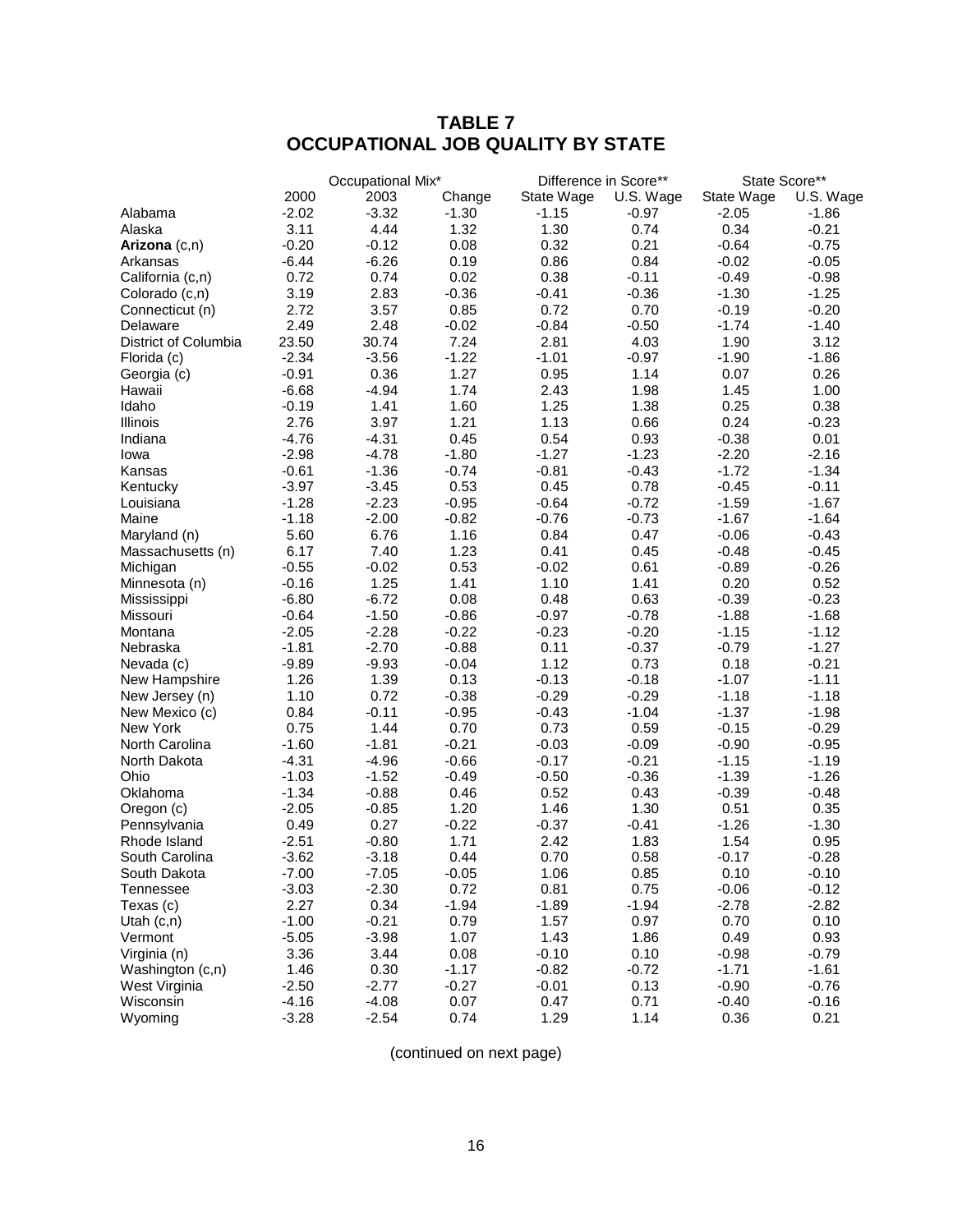#### **TABLE 7 (continued) OCCUPATIONAL JOB QUALITY BY STATE**

\* Sum over all occupations of (state – U.S. employment share) \* (ratio of average wage to overall U.S. average wage  $-1$ )  $*$  100.

\*\* Sum over all occupations of (change over time in sectoral share of employment) \* (ratio of average wage to overall average wage  $-1$ )  $*$  100.

 $c =$  competitor state,  $n =$  new economy state

Source: Calculated from U.S. Department of Labor, Bureau of Labor Statistics, Occupational Employment Statistics.

#### **TABLE 8 ARIZONA'S OCCUPATIONAL JOB QUALITY BY MAJOR OCCUPATIONAL GROUP**

|                                             | 2003    |       |       |            |         |       | 2000-to-2003 Change |            |
|---------------------------------------------|---------|-------|-------|------------|---------|-------|---------------------|------------|
|                                             |         | Rank, | Rank, | Rank,      |         | Rank, | Rank,               | Rank,      |
| Major Occupational Group                    | Value*  | All   | Comp  | <b>New</b> | Value*  | All   | Comp                | <b>New</b> |
| TOTAL                                       | $-0.12$ | 22    |       | 10         | 0.08    | 26    | 4                   | 6          |
| Management                                  | 0.09    | 22    | 6     | 5          | $-0.22$ | 37    |                     | 8          |
| <b>Business &amp; Financial Operations</b>  | 0.15    | 14    | 4     | 10         | 0.24    | 6     |                     | 4          |
| Computer & Mathematical                     | $-0.25$ | 25    | 8     | 11         | $-0.23$ | 46    | 6                   | 8          |
| Architecture & Engineering                  | 0.51    | 5     | 4     | 3          | 0.02    | 27    |                     | 9          |
| Life, Physical & Social Sciences            | $-0.13$ | 40    | 8     | 11         | $-0.05$ | 39    | 10                  | 11         |
| Community & Social Services                 | 0.03    | 14    | 6     | 2          | 0.02    | 15    | 5                   | 3          |
| Legal                                       | $-0.06$ | 19    | 4     | 8          | 0.13    | 3     |                     | 2          |
| Education, Training & Library               | $-0.14$ | 39    | 7     | 7          | $-0.00$ | 21    | 6                   | 5          |
| Design, Entertainment & Media               | $-0.09$ | 31    | 10    | 11         | $-0.02$ | 29    | 8                   |            |
| <b>Health Practitioners &amp; Technical</b> | $-0.28$ | 42    | 7     | 9          | 0.24    | 7     | $\overline{c}$      |            |
| <b>Healthcare Support</b>                   | 0.07    | 18    |       | 6          | $-0.02$ | 36    | 10                  | 11         |
| <b>Protective Service</b>                   | $-0.01$ | 36    | 8     | 6          | 0.01    | 23    | 9                   |            |
| Food Preparation & Serving                  | $-0.46$ | 42    | 9     | 11         | 0.09    | 16    | 6                   | 3          |
| <b>Building &amp; Grounds Cleaning</b>      | $-0.12$ | 38    | 8     | 11         | 0.05    | 11    | 2                   | 3          |
| Personal Care & Service                     | 0.09    | 20    | 5     | 4          | 0.06    | 17    | 3                   | 2          |
| Sales & Related                             | 0.01    | 17    | 5     | 8          | $-0.29$ | 47    | 11                  | 11         |
| Office & Administrative Support             | 0.07    | 29    | 5     | 4          | 0.07    | 17    | 4                   |            |
| Farming, Fishing & Forestry                 | $-0.11$ | 47    | 8     | 10         | 0.00    | 29    |                     | 9          |
| <b>Construction &amp; Extraction</b>        | $-0.12$ | 48    | 9     | 11         | $-0.03$ | 39    | 4                   | 8          |
| Installation, Maintenance & Repair          | $-0.02$ | 34    | 7     | 9          | 0.01    | 20    | 3                   | 3          |
| Production                                  | 0.47    | 16    | 6     | 5          | $-0.10$ | 37    | 8                   | 11         |
| Transportation & Material Moving            | 0.15    | 23    | 5     | 8          | 0.11    | 13    | 2                   | 3          |

\* Sum over all occupations of (Arizona – U.S. employment share) \* (ratio of average wage to overall U.S. average wage  $-1$ )  $*$  100. The major occupational group totals are calculated as the sum of the occupation values within each group.

Rank, All: rank among the 51 states Rank, Comp: rank among the 11 competitor states Rank, New: rank among the 11 new economy states t: tie for rank

Source: Calculated from U.S. Department of Labor, Bureau of Labor Statistics, Occupational Employment Statistics.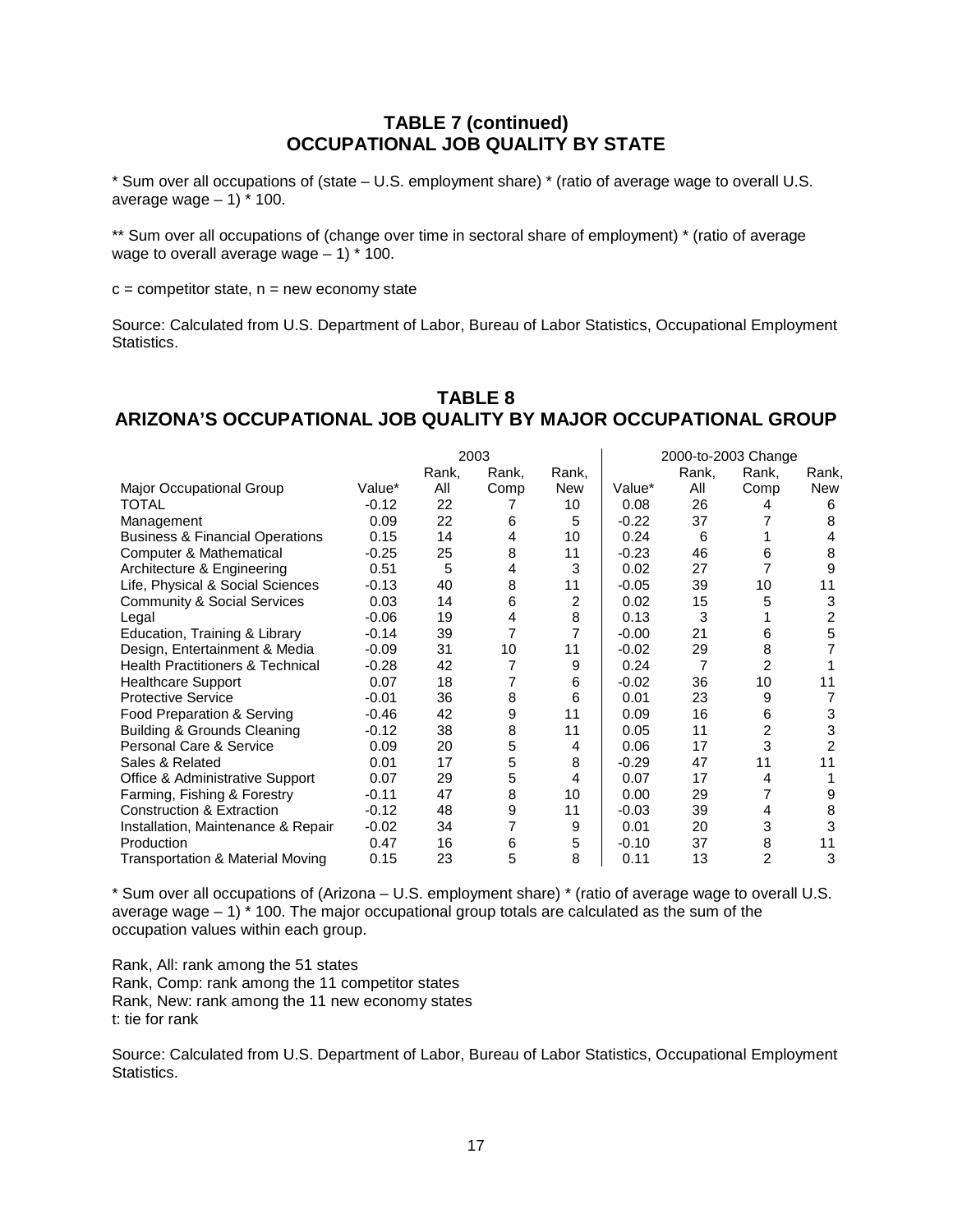#### **OVERALL JOB QUALITY**

Overall job quality is approximated as the sum of the industrial mix and occupational mix values. Thus, Arizona's job quality was 1.6 percent less than the national average in 2003 (an industrial mix value of  $-1.5$  and an occupational mix value of  $-0.1$ ). Among all states, Arizona ranked slightly above the median at 21st, but Arizona's job quality was seventh among the competitor states and the lowest of the new economy states. The latter finding supports other studies that have shown Arizona to be a second-tier state in the knowledge economy.

In most states, the 2003 industrial mix and occupational mix values were correlated: both the industrial mix and the occupational mix either were stronger or weaker than the national average. Alaska was the biggest exception, with a weak industrial mix but the fourth strongest occupational mix in the country. In some states, the combined effect of the industrial and occupational mixes had a substantial impact on the average wage (relative to the national average). As seen in Table 9, job quality in Massachusetts had a positive effect of 14 percent on its average wage while the job mix in four states had a depressing effect on the average wage of at least 10 percent.

The strongest job quality in 2003 was in seven states and the District of Columbia that border the Atlantic Ocean, stretching from Massachusetts to Virginia. Job quality was weakest in most of the mid-section of the country, stretching from the northern Rocky Mountains through the Great Plains and the South. In the rest of the country, including most of the West and the Great Lakes region, job quality varied by state from below to a little above the national average. Outside of the northern-to-middle Atlantic Coast region, the strongest job quality was in Illinois and Colorado.

Three of Arizona's five bordering states, along with Texas, had a job quality figure above the national average. New Mexico's figure was somewhat worse than in Arizona and Nevada had the weakest job quality in the nation.

With few exceptions, the change in job quality between 2000 and 2003 did not vary substantially by state (see Table 10). Arizona's change in job quality ranked 39th among all states even though its value was only slightly negative at –0.3 percent. Arizona compared a little more favorably relative to the competitor states (seventh) and the new economy states (sixth).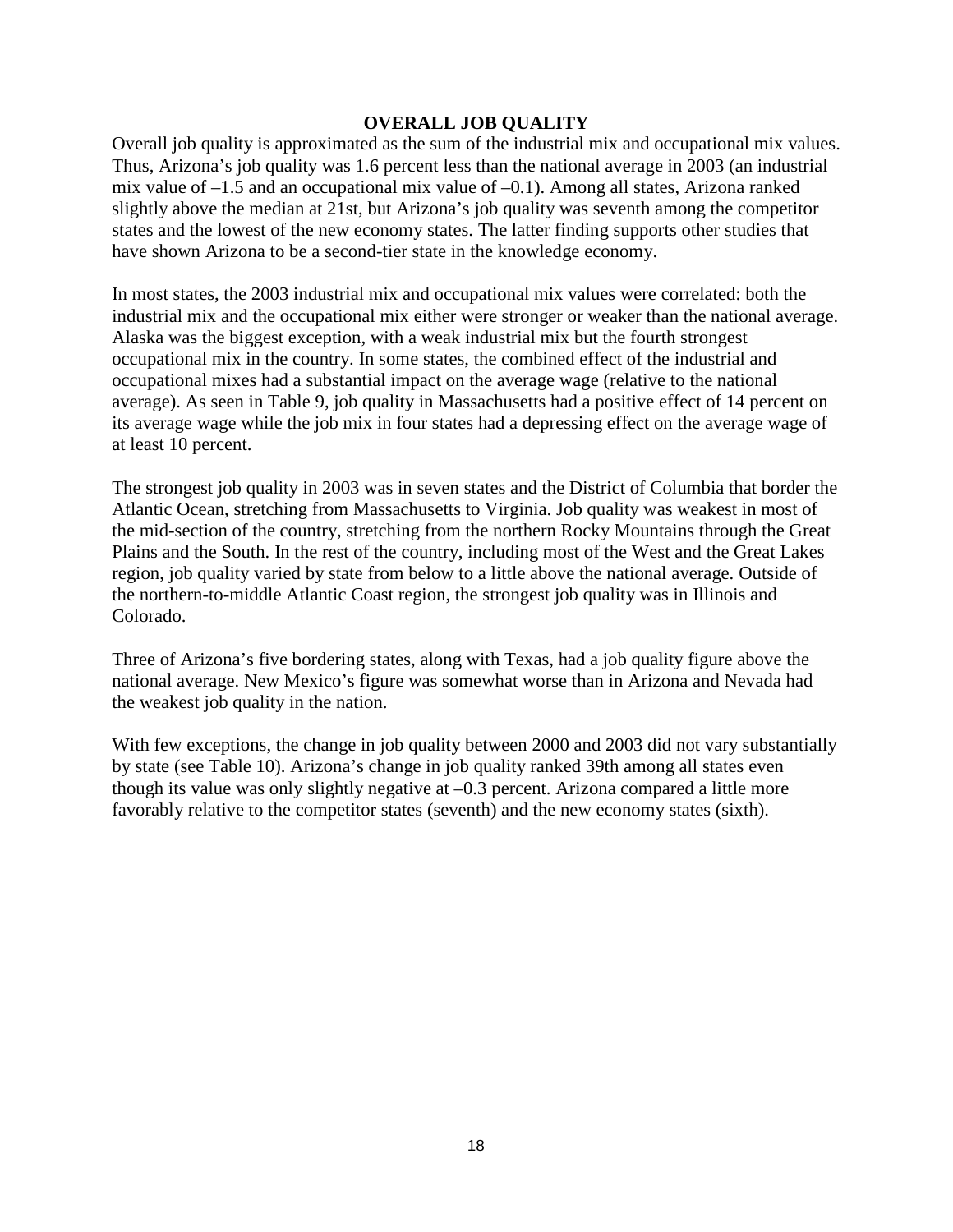## **TABLE 9 OVERALL JOB QUALITY IN 2003 RANKED BY STATE**

|     |                      |        | Ind    | Occ              |     |                |         | Ind    | Occ    |
|-----|----------------------|--------|--------|------------------|-----|----------------|---------|--------|--------|
|     |                      | Total  | Mix*   | Mix <sup>^</sup> |     |                | Total   | Mix*   | Mix^   |
| 1.  | District of Columbia | 51.2   | 20.4   | 30.7             | 27. | Ohio           | $-3.0$  | $-1.5$ | $-1.5$ |
| 2.  | Massachusetts (n)    | 13.9   | 6.5    | 7.4              | 28. | New Mexico (c) | $-3.8$  | $-3.7$ | $-0.1$ |
| 3.  | Maryland (n)         | 8.3    | 1.5    | 6.8              | 29. | Louisiana      | $-3.8$  | $-1.6$ | $-2.2$ |
| 4.  | Connecticut (n)      | 7.8    | 4.2    | 3.6              | 30. | Oregon (c)     | $-3.9$  | $-3.0$ | $-0.8$ |
| 5.  | Delaware             | 7.6    | 5.2    | 2.5              | 31. | North Carolina | $-4.5$  | $-2.6$ | $-1.8$ |
| 6.  | Virginia (n)         | 6.5    | 3.1    | 3.4              | 32. | Tennessee      | $-4.7$  | $-2.4$ | $-2.3$ |
| 7.  | New York             | 5.9    | 4.5    | 1.4              | 33. | Alabama        | $-5.3$  | $-2.0$ | $-3.3$ |
| 8.  | New Jersey (n)       | 5.7    | 5.0    | 0.7              | 34. | West Virginia  | $-5.4$  | $-2.6$ | $-2.8$ |
| 9.  | <b>Illinois</b>      | 5.7    | 1.7    | 4.0              | 35. | Nebraska       | $-5.6$  | $-2.9$ | $-2.7$ |
| 10. | Colorado (c,n)       | 4.8    | 2.0    | 2.8              | 36. | Wyoming        | $-5.8$  | $-3.3$ | $-2.5$ |
| 11. | Minnesota (n)        | 2.6    | 1.4    | 1.2              | 37. | Kentucky       | $-5.9$  | $-2.4$ | $-3.4$ |
| 12. | California (c,n)     | 2.0    | 1.3    | 0.7              | 38. | Indiana        | $-6.7$  | $-2.4$ | $-4.3$ |
| 13. | Alaska               | 1.9    | $-2.5$ | 4.4              | 39. | Wisconsin      | $-7.0$  | $-2.9$ | $-4.1$ |
| 14. | Texas (c)            | 1.6    | 1.2    | 0.3              | 40. | Maine          | $-7.0$  | $-5.0$ | $-2.0$ |
| 15. | Utah $(c, n)$        | 0.9    | 1.1    | $-0.2$           | 41. | North Dakota   | $-7.2$  | $-2.2$ | $-5.0$ |
| 16. | Georgia (c)          | 0.8    | 0.4    | 0.4              | 42. | South Carolina | $-8.3$  | $-5.2$ | $-3.2$ |
| 17. | New Hampshire        | 0.2    | $-1.2$ | 1.4              | 43. | Florida (c)    | $-8.4$  | $-4.9$ | $-3.6$ |
| 18. | Pennsylvania         | $-0.0$ | $-0.3$ | 0.3              | 44. | Arkansas       | $-9.0$  | $-2.8$ | $-6.3$ |
| 19. | Michigan             | $-0.2$ | $-0.2$ | $-0.0$           | 45. | Iowa           | $-9.2$  | $-4.5$ | $-4.8$ |
| 20. | Washington (c,n)     | $-0.6$ | $-0.9$ | 0.3              | 46. | Montana        | $-9.7$  | $-7.4$ | $-2.3$ |
| 21. | Arizona $(c,n)$      | $-1.6$ | $-1.5$ | $-0.1$           | 47. | Vermont        | $-9.9$  | $-5.9$ | $-4.0$ |
| 22. | Kansas               | $-1.7$ | $-0.3$ | $-1.4$           | 48. | South Dakota   | $-11.7$ | $-4.7$ | $-7.1$ |
| 23. | Oklahoma             | $-2.4$ | $-1.5$ | $-0.9$           | 49. | Mississippi    | $-13.1$ | $-6.4$ | $-6.7$ |
| 24. | Missouri             | $-2.6$ | $-1.1$ | $-1.5$           | 50. | Hawaii         | $-13.8$ | $-8.8$ | -4.9   |
| 25. | Idaho                | $-2.7$ | $-4.1$ | 1.4              | 51. | Nevada (c)     | $-18.9$ | $-9.0$ | $-9.9$ |
| 26. | Rhode Island         | $-2.9$ | $-2.1$ | $-0.8$           |     |                |         |        |        |

\* Industrial mix: Sum over all industries of (state – U.S. employment share) \* (ratio of average wage to overall U.S. average wage – 1) \* 100.

^ Occupational Mix: Sum over all occupations of (state – U.S. employment share) \* (ratio of average wage to overall U.S. average wage  $-1$ ) \* 100.

 $c =$  competitor state,  $n =$  new economy state

Source: Calculated from U.S. Department of Labor, Bureau of Labor Statistics, Quarterly Census of Employment and Wages and Occupational Employment Statistics.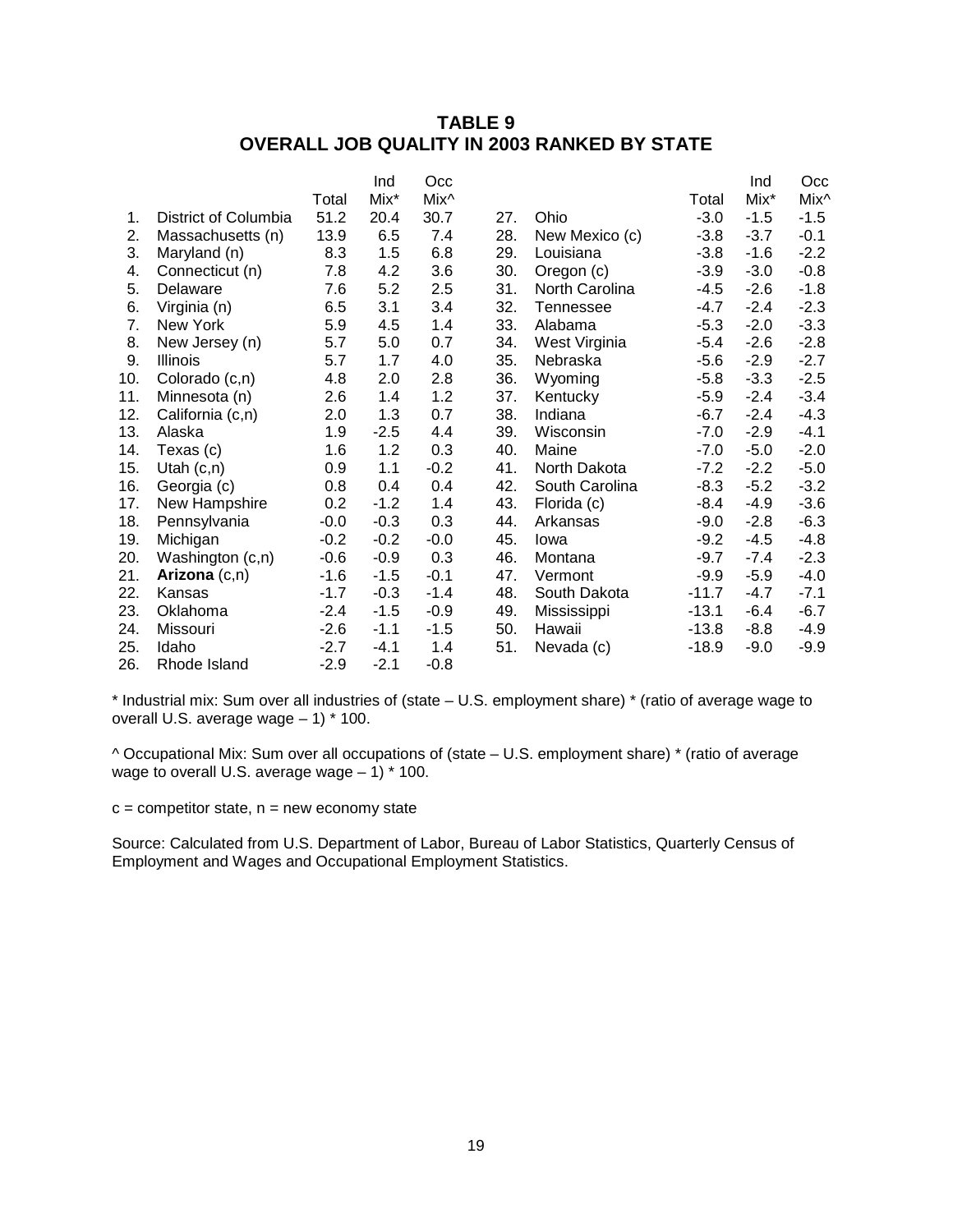## **TABLE 10 OVERALL CHANGE IN JOB QUALITY BETWEEN 2000 AND 2003 RANKED BY STATE**

|     |                      |       | Ind    | Occ              |     |                   |        | Ind    | Occ    |
|-----|----------------------|-------|--------|------------------|-----|-------------------|--------|--------|--------|
|     |                      | Total | Mix*   | Mix <sup>^</sup> |     |                   | Total  | Mix*   | Mix^   |
| 1.  | District of Columbia | 11.7  | 4.4    | 7.2              | 27. | Idaho             | 0.4    | $-1.2$ | 1.6    |
| 2.  | Hawaii               | 4.1   | 2.4    | 1.7              | 28. | Utah $(c, n)$     | 0.4    | $-0.4$ | 0.8    |
| 3.  | Rhode Island         | 3.5   | 1.8    | 1.7              | 29. | Ohio              | 0.4    | 0.9    | $-0.5$ |
| 4.  | Wyoming              | 3.2   | 2.5    | 0.7              | 30. | Nebraska          | 0.3    | 1.2    | $-0.9$ |
| 5.  | Alaska               | 3.0   | 1.6    | 1.3              | 31. | Kansas            | 0.3    | 1.0    | $-0.7$ |
| 6.  | Maryland (n)         | 2.2   | 1.0    | 1.2              | 32. | Oregon (c)        | 0.2    | $-1.0$ | 1.2    |
| 7.  | Oklahoma             | 2.0   | 1.5    | 0.5              | 33. | Virginia (n)      | 0.2    | 0.1    | 0.1    |
| 8.  | <b>Tennessee</b>     | 1.8   | 1.1    | 0.7              | 34. | Maine             | 0.1    | 1.0    | $-0.8$ |
| 9.  | Montana              | 1.8   | 2.0    | $-0.2$           | 35. | Florida           | 0.1    | 1.3    | $-1.2$ |
| 10. | South Carolina       | 1.8   | 1.3    | 0.4              | 36. | Indiana           | 0.1    | $-0.4$ | 0.5    |
| 11. | Wisconsin            | 1.6   | 1.5    | 0.1              | 37. | lowa              | $-0.2$ | 1.6    | $-1.8$ |
| 12. | Connecticut          | 1.6   | 0.8    | 0.9              | 38. | New Mexico (c)    | $-0.2$ | 0.7    | $-1.0$ |
| 13. | Kentucky             | 1.4   | 0.9    | 0.5              | 39. | Arizona $(c,n)$   | $-0.3$ | $-0.4$ | 0.1    |
| 14. | South Dakota         | 1.3   | 1.4    | $-0.0$           | 40. | Michigan          | $-0.3$ | $-0.9$ | 0.5    |
| 15. | West Virginia        | 1.3   | 1.5    | $-0.3$           | 41. | Arkansas          | $-0.3$ | $-0.5$ | 0.2    |
| 16. | Vermont              | 1.2   | 0.2    | 1.0              | 42. | Missouri          | $-0.4$ | 0.5    | $-0.9$ |
| 17. | Nevada (c)           | 1.2   | 1.3    | $-0.0$           | 43. | Alabama           | $-0.4$ | 0.9    | $-1.3$ |
| 18. | North Dakota         | 1.2   | 1.8    | $-0.7$           | 44. | New York          | $-0.9$ | $-1.6$ | 0.7    |
| 19. | <b>Illinois</b>      | 1.2   | $-0.0$ | 1.2              | 45. | Washington (c,n)  | $-1.3$ | $-0.2$ | 1.2    |
| 20. | Mississippi          | 1.1   | 1.1    | 0.1              | 46. | Massachusetts (n) | $-1.4$ | $-2.7$ | 1.2    |
| 21. | Georgia              | 1.0   | $-0.3$ | 1.3              | 47. | California (c,n)  | $-1.9$ | $-1.9$ | 0.0    |
| 22. | Louisiana            | 0.9   | 1.9    | $-1.0$           | 48. | New Hampshire     | $-2.0$ | $-2.1$ | 0.1    |
| 23. | North Carolina       | 0.8   | 1.0    | $-0.2$           | 49. | New Jersey (n)    | $-2.0$ | $-1.6$ | $-0.4$ |
| 24. | Delaware             | 0.8   | 0.8    | $-0.0$           | 50. | Colorado (c,n)    | $-2.1$ | $-1.7$ | $-0.4$ |
| 25. | Minnesota (n)        | 0.6   | $-0.8$ | 1.4              | 51. | Texas (c)         | $-2.4$ | $-0.5$ | $-1.9$ |
| 26. | Pennsylvania         | 0.5   | 0.7    | $-0.2$           |     |                   |        |        |        |

\* Industrial mix: Sum over all industries of (state – U.S. employment share) \* (ratio of average wage to overall U.S. average wage – 1) \* 100.

^ Occupational Mix: Sum over all occupations of (state – U.S. employment share) \* (ratio of average wage to overall U.S. average wage  $-1$ )  $*$  100.

 $c =$  competitor state,  $n =$  new economy state

Source: Calculated from U.S. Department of Labor, Bureau of Labor Statistics, Quarterly Census of Employment and Wages and Occupational Employment Statistics.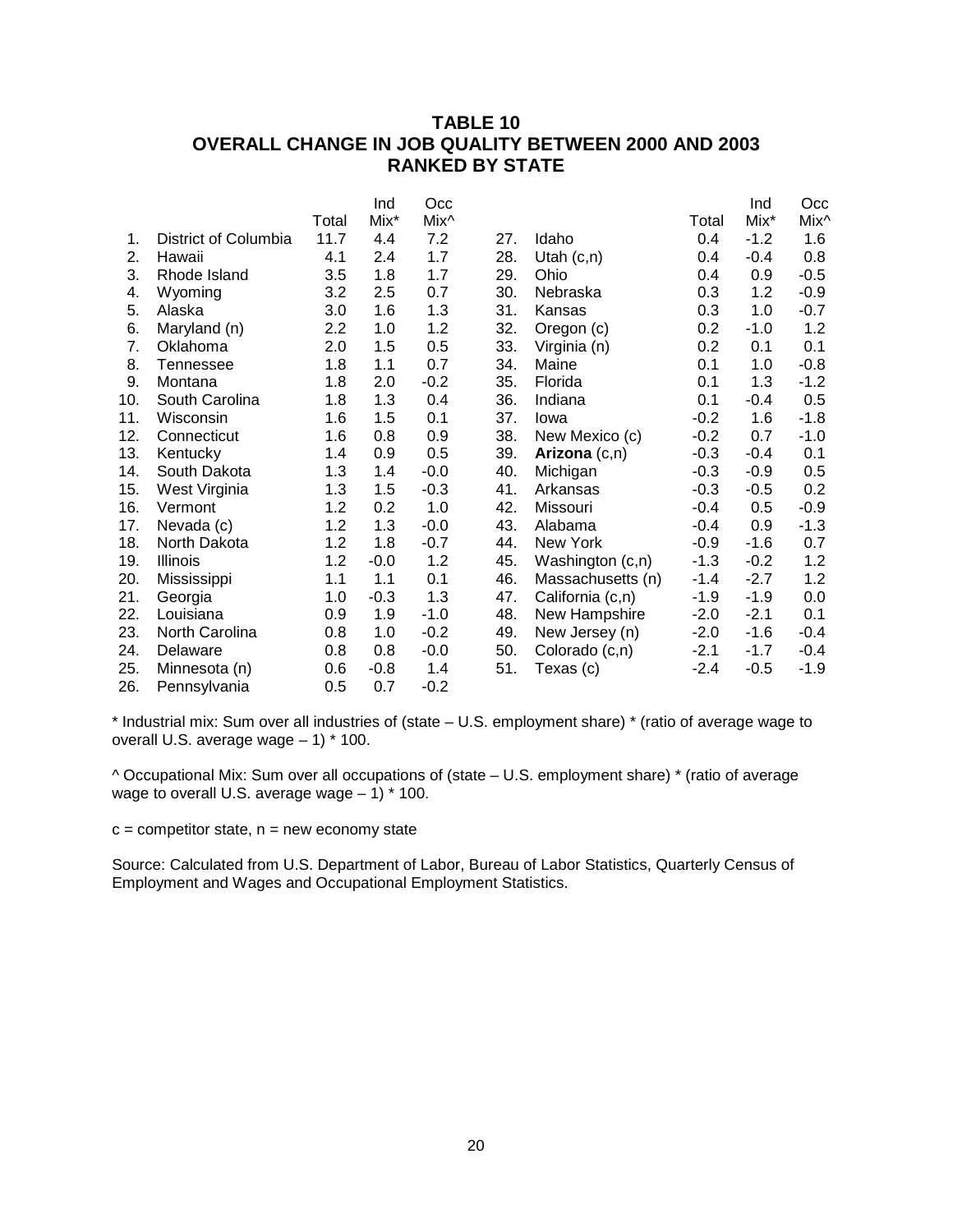#### **FACTORS AFFECTING WAGES**

Job quality is just one of several factors that affect wage levels. Thus, substantial differences in the average wage exist across states even after controlling for the effects of job quality (see the "other" column in Table 11).

Major factors other than job quality that affect the average wage include

- Productivity: the greater the productivity of a state's workforce, the higher the wages.
- Cost of living: the higher the cost of living, the higher the wages.
- The desirability of the area: the more desirable the area, the lower the wages.

Given the lack of state-level data for each of these three factors and the interrelated nature of each of these factors, it is not possible to provide much insight into the geographic variations in the average wage after adjustment for job quality (the "other" column of Table 11).

In Arizona, the value of the average wage after adjustment for job quality was –5.4 in 2003 (factors other than job quality caused the state's average wage to be 5.4 percent less than the national average). Most likely, the state's low figure in part reflects the perceived desirability of the area (mostly due to climate and strong employment growth) among workers elsewhere in the country (and in other nations). However, the state's productivity (after adjusting for job quality) could be below average and the limited data available on living costs suggests that the state's cost of living was marginally below the national average in 2003.

Though considerably below the national average at –5.4, the state's adjusted average wage was 29th highest in the nation in 2003. It ranked eighth among the competitor states and 10th among the new economy states. Only 14 states had a positive value, but this includes large positive values in some of the most populous states, including New York, New Jersey, and California. Most of the states with positive values are located along the Pacific or Atlantic coasts. The largest negative values were in the northern Rocky Mountains/Great Plains region, followed by the South. Arizona's value was typical of southwestern states, but was much lower than in California and Nevada. After adjusting for the change in job quality, the change in Arizona's average wage between 2000 and 2003 was a modest 0.2, ranking 21st in the nation and seventh among both the competitor and new economy states.

While both the average wage and the average wage adjusted for job quality are affected by the cost of living, geographic variations in living costs are not the only factor causing the average wage figures to vary by state. Thus, even if reliable cost-of-living indexes were available by state, it would be misleading to fully adjust the average wage figures by the cost-of-living indexes. Academic research has suggested that 40 percent of the variation in average wage can be attributed to the cost of living.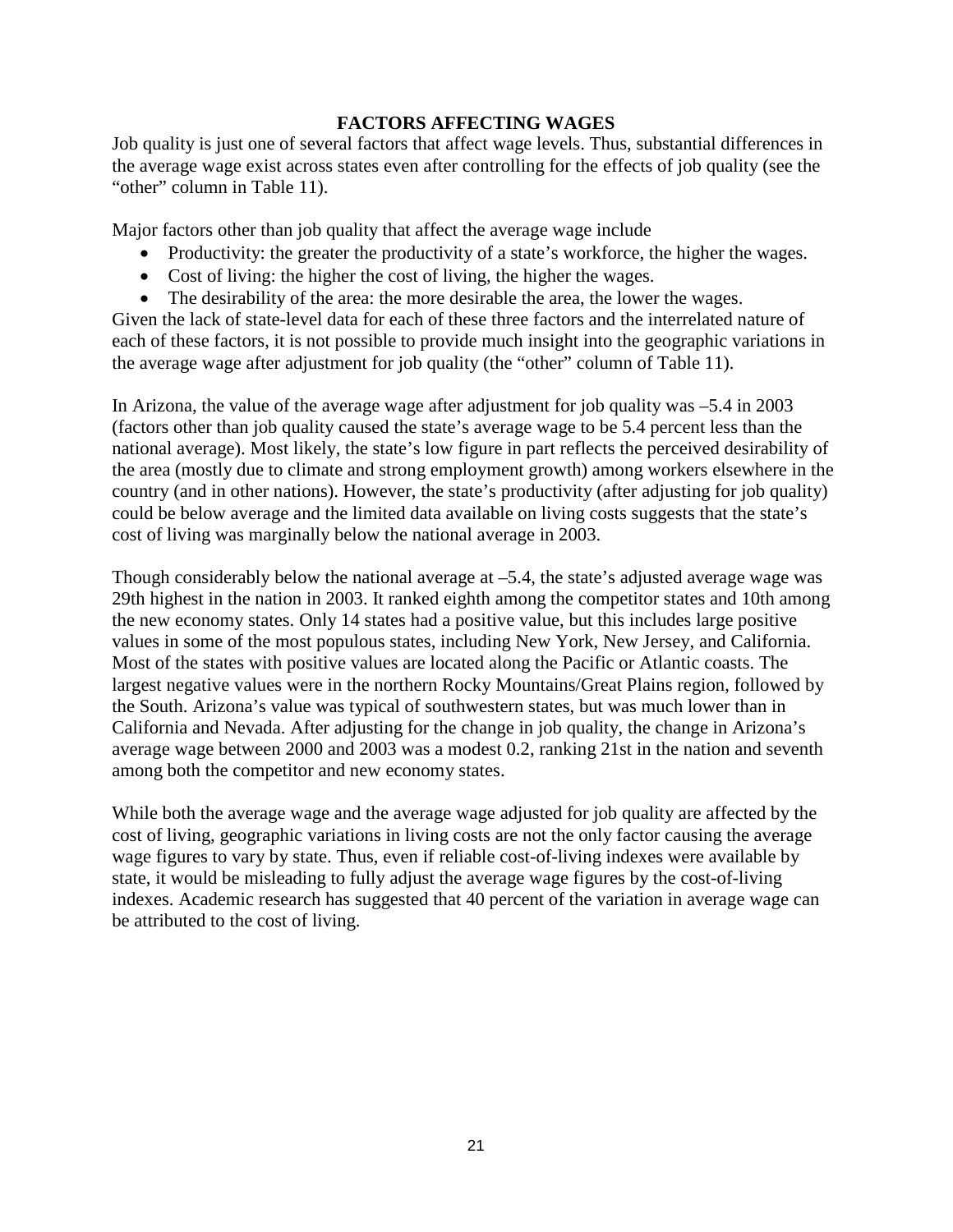# **TABLE 11 AVERAGE WAGE AND JOB QUALITY BY STATE**

|                      | 2003    |          |          |         | 2000-to-2003 Change |          |                      |        |
|----------------------|---------|----------|----------|---------|---------------------|----------|----------------------|--------|
|                      | Wage@   | Ind Mix* | Occ Mix^ | Other#  | Wage@               | Ind Mix* | Occ Mix <sup>^</sup> | Other# |
| Alabama              | $-14.4$ | $-2.0$   | $-3.3$   | $-9.1$  | 0.9                 | 0.9      | $-1.3$               | 1.3    |
| Alaska               | 6.1     | $-2.5$   | 4.4      | 4.1     | $-1.7$              | 1.6      | 1.3                  | $-4.6$ |
| ARIZONA (c,n)        | $-7.0$  | $-1.5$   | $-0.1$   | $-5.4$  | $-0.1$              | $-0.4$   | 0.1                  | 0.2    |
| Arkansas             | $-22.4$ | $-2.8$   | $-6.3$   | $-13.4$ | 1.4                 | $-0.5$   | 0.2                  | 1.7    |
| California (c,n)     | 12.5    | 1.3      | 0.7      | 10.5    | $-1.1$              | $-1.9$   | 0.0                  | 0.8    |
| Colorado (c,n)       | 4.5     | 2.0      | 2.8      | $-0.3$  | $-0.9$              | $-1.7$   | $-0.4$               | 1.3    |
| Connecticut (n)      | 23.4    | 4.2      | 3.6      | 15.6    | 0.8                 | 0.8      | 0.9                  | $-0.8$ |
| Delaware             | 6.9     | 5.2      | 2.5      | $-0.7$  | 2.2                 | 0.8      | 0.0                  | 1.4    |
| District of Columbia | 55.8    | 20.4     | 30.7     | 4.6     | 9.8                 | 4.4      | 7.2                  | $-1.8$ |
| Florida (c)          | $-10.5$ | $-4.9$   | $-3.6$   | $-2.0$  | 0.8                 | 1.3      | $-1.2$               | 0.7    |
| Georgia (c)          | $-3.3$  | 0.4      | 0.4      | $-4.1$  | 0.4                 | $-0.3$   | 1.3                  | $-0.6$ |
| Hawaii               | $-6.4$  | $-8.8$   | $-4.9$   | 7.4     | 1.6                 | 2.4      | 1.7                  | $-2.5$ |
| Idaho                | $-18.2$ | $-4.1$   | 1.4      | $-15.6$ | $-2.2$              | $-1.2$   | 1.6                  | $-2.6$ |
| Illinois             | 5.4     | 1.7      | 4.0      | $-0.3$  | 0.3                 | $-0.0$   | 1.2                  | $-0.9$ |
| Indiana              | $-10.4$ | $-2.4$   | $-4.3$   | $-3.7$  | 0.1                 | $-0.4$   | 0.5                  | 0.0    |
| Iowa                 | $-16.8$ | $-4.5$   | $-4.8$   | $-7.5$  | 0.2                 | 1.6      | $-1.8$               | 0.4    |
| Kansas               | $-13.0$ | $-0.3$   | $-1.4$   | $-11.4$ | $-0.0$              | 1.0      | $-0.7$               | $-0.3$ |
| Kentucky             | $-14.4$ | $-2.4$   | $-3.4$   | $-8.6$  | 0.8                 | 0.9      | 0.5                  | $-0.6$ |
| Louisiana            | $-17.2$ | $-1.6$   | $-2.2$   | $-13.4$ | 1.0                 | 1.9      | $-1.0$               | 0.1    |
| Maine                | $-14.9$ | $-5.0$   | $-2.0$   | $-7.9$  | 1.3                 | 1.0      | $-0.8$               | 1.1    |
| Maryland (n)         | 8.5     | 1.5      | 6.8      | 0.3     | 3.4                 | 1.0      | 1.2                  | 1.2    |
| Massachusetts (n)    | 21.3    | 6.5      | 7.4      | 7.3     | 0.3                 | $-2.7$   | 1.2                  | 1.7    |
| Michigan             | 5.1     | $-0.2$   | $-0.0$   | 5.3     | $-0.9$              | $-0.9$   | 0.5                  | $-0.5$ |
| Minnesota (n)        | 3.7     | 1.4      | 1.2      | 1.1     | 1.7                 | $-0.8$   | 1.4                  | 1.1    |
| Mississippi          | $-25.5$ | $-6.4$   | $-6.7$   | $-12.3$ | 0.1                 | 1.1      | 0.1                  | $-1.0$ |
| Missouri             | $-8.9$  | $-1.1$   | $-1.5$   | $-6.3$  | $-0.1$              | 0.5      | $-0.9$               | 0.3    |
| Montana              | $-24.3$ | $-7.4$   | $-2.3$   | $-14.6$ | 1.1                 | 2.0      | $-0.2$               | $-0.7$ |
| Nebraska             | $-15.7$ | $-2.9$   | $-2.7$   | $-10.1$ | 1.8                 | 1.2      | $-0.9$               | 1.6    |
| Nevada (c)           | $-6.8$  | $-9.0$   | $-9.9$   | 12.1    | 1.7                 | 1.3      | $-0.0$               | 0.5    |
| New Hampshire        | $-1.2$  | $-1.2$   | 1.4      | $-1.4$  | 1.3                 | $-2.1$   | 0.1                  | 3.3    |
| New Jersey (n)       | 18.2    | 5.0      | 0.7      | 12.6    | $-1.8$              | $-1.6$   | $-0.4$               | 0.2    |
| New Mexico (c)       | $-15.7$ | $-3.7$   | $-0.1$   | $-11.9$ | 0.9                 | 0.7      | $-1.0$               | 1.2    |
| New York             | 20.6    | 4.5      | 1.4      | 14.7    | $-1.0$              | $-1.6$   | 0.7                  | $-0.1$ |
| North Carolina       | $-9.6$  | $-2.6$   | $-1.8$   | $-5.1$  | 0.5                 | 1.0      | $-0.2$               | $-0.3$ |
| North Dakota         | $-22.9$ | $-2.2$   | $-5.0$   | $-15.7$ | 1.8                 | 1.8      | $-0.7$               | 0.6    |
| Ohio                 | $-5.4$  | $-1.5$   | $-1.5$   | $-2.4$  | 0.3                 | 0.9      | $-0.5$               | $-0.1$ |
| Oklahoma             | $-18.8$ | $-1.5$   | $-0.9$   | $-16.5$ | 0.8                 | 1.5      | 0.5                  | $-1.2$ |
| Oregon (c)           | $-5.1$  | $-3.0$   | $-0.8$   | $-1.2$  | $-1.1$              | $-1.0$   | 1.2                  | $-1.3$ |
| Pennsylvania         | $-2.8$  | $-0.3$   | 0.3      | $-2.7$  | 0.2                 | 0.7      | $-0.2$               | $-0.3$ |
| Rhode Island         | $-0.6$  | $-2.1$   | $-0.8$   | 2.3     | 3.5                 | 1.8      | 1.7                  | $-0.0$ |
| South Carolina       | $-16.4$ | $-5.2$   | $-3.2$   | $-8.0$  | 0.6                 | 1.3      | 0.4                  | $-1.2$ |
| South Dakota         | $-24.9$ | $-4.7$   | $-7.1$   | $-13.2$ | 0.7                 | 1.4      | $-0.0$               | $-0.6$ |
| Tennessee            | $-11.5$ | $-2.4$   | $-2.3$   | $-6.8$  | 0.9                 | 1.1      | 0.7                  | $-0.9$ |
| Texas (c)            | $-4.0$  | 1.2      | 0.3      | $-5.5$  | $-1.2$              | $-0.5$   | $-1.9$               | 1.2    |
| Utah $(c,n)$         | $-12.8$ | 1.1      | $-0.2$   | $-13.7$ | 0.5                 | $-0.4$   | 0.8                  | 0.1    |
| Vermont              | $-11.4$ | $-5.9$   | $-4.0$   | $-1.6$  | 2.4                 | 0.2      | 1.1                  | 1.1    |
| Virginia (n)         | 2.2     | 3.1      | 3.4      | $-4.3$  | 1.9                 | 0.1      | 0.1                  | 1.8    |
| Washington (c,n)     | 6.3     | $-0.9$   | 0.3      | 6.9     | $-1.7$              | $-0.2$   | $-1.2$               | $-0.4$ |
| West Virginia        | $-20.4$ | $-2.6$   | $-2.8$   | $-15.0$ | 0.7                 | 1.5      | $-0.3$               | $-0.6$ |
| Wisconsin            | $-8.6$  | $-2.9$   | $-4.1$   | $-1.6$  | 0.8                 | 1.5      | 0.1                  | $-0.8$ |
| Wyoming              | $-17.2$ | $-3.3$   | $-2.5$   | $-11.4$ | 2.4                 | 2.5      | 0.7                  | $-0.8$ |

(continued on next page)